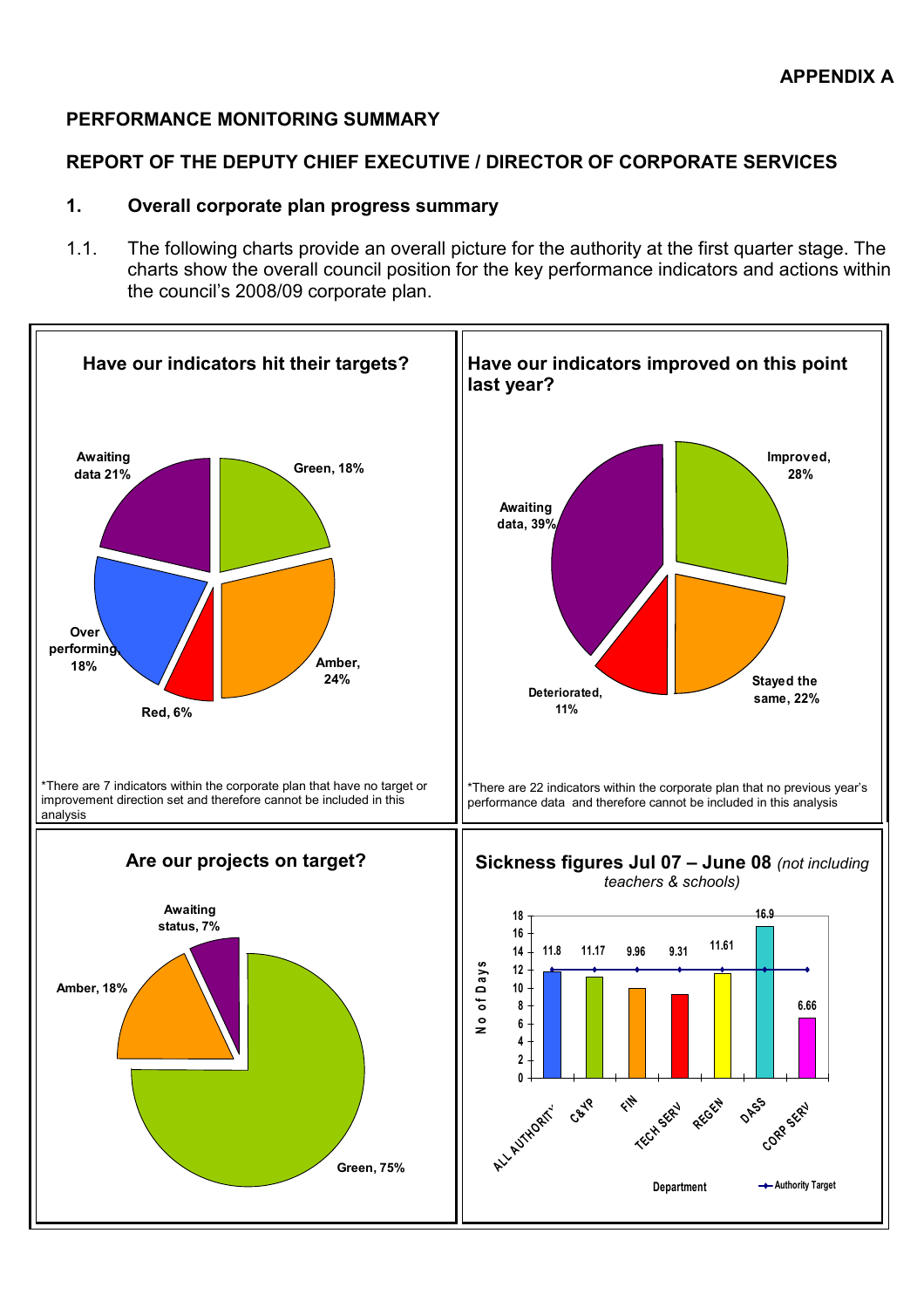# 2. 2008/09 priorities for improvement progress

2.1. This section provides more detail on achievement of the priorities for improvement, against both key actions and key indicators.

# 2.2. Key actions

There are 39 key actions within the council's corporate plan which have been identified as contributing towards the delivery of the council's 2008/09 priorities for improvement. The table provides a summary of performance of these key actions at the quarter one stage:

| <b>Status</b> | <b>Key actions</b> |
|---------------|--------------------|
| Green         | 35                 |
| <b>Amber</b>  |                    |
| <b>Red</b>    |                    |
| <b>Total</b>  | 39                 |

The following table provides details of those key actions which are performance exceptions at the quarter one stage and the relevant corrective action:

| Key actions identified for<br>improvement 2008/09                                                                                                                                  | <b>Status</b> | <b>Corrective action</b>                                                                                                                                                                                                                                                                                                                                 | <b>Portfolio</b>                                      |
|------------------------------------------------------------------------------------------------------------------------------------------------------------------------------------|---------------|----------------------------------------------------------------------------------------------------------------------------------------------------------------------------------------------------------------------------------------------------------------------------------------------------------------------------------------------------------|-------------------------------------------------------|
| Access and assessment<br>arrangements                                                                                                                                              | Amber         | Potential slippage into<br>2009/10 as a result of<br>delays implanting revised<br><b>DASS</b> structure                                                                                                                                                                                                                                                  | Social Care & Inclusion                               |
| Ensure there are no schools<br>if Ofsted categories                                                                                                                                | <b>Amber</b>  | Intervention and support<br>provided to the one school<br>in a category                                                                                                                                                                                                                                                                                  | <b>Children's Services &amp;</b><br>Lifelong Learning |
| Implement our procurement<br>strategy to ensure that<br>services and goods are<br>acquired economically and<br>efficiently, and if<br>advantageous, in partnership<br>with others. | <b>Amber</b>  | We expect the slight<br>underperformance in<br>respect of the corporate<br>savings targets in Quarter 1<br>to be rectified when a<br>number of high value<br>contracts are let. A detailed<br>progress report on<br><b>Procurement Efficiencies</b><br>and a revised Corporate<br>Procurement Strategy will<br>be considered by Cabinet in<br>September. | <b>Finance and Best</b><br>Value                      |
| Exceed government standards<br>for Housing and Council Tax<br>benefits and Council Tax<br>collection.                                                                              | <b>Amber</b>  | New staff are in post and<br>being trained as part of the<br>normal management cycle.<br>We do not expect a<br>significant variation from<br>target at the year end.                                                                                                                                                                                     | <b>Finance and Best</b><br>Value                      |

#### Status key

Green All milestones that should have been met at this point have been met Amber Some non-critical milestones have been missed or there is a danger of non-critical slippage<br>Red Critical milestones have been missed or there is serious slippage Critical milestones have been missed or there is serious slippage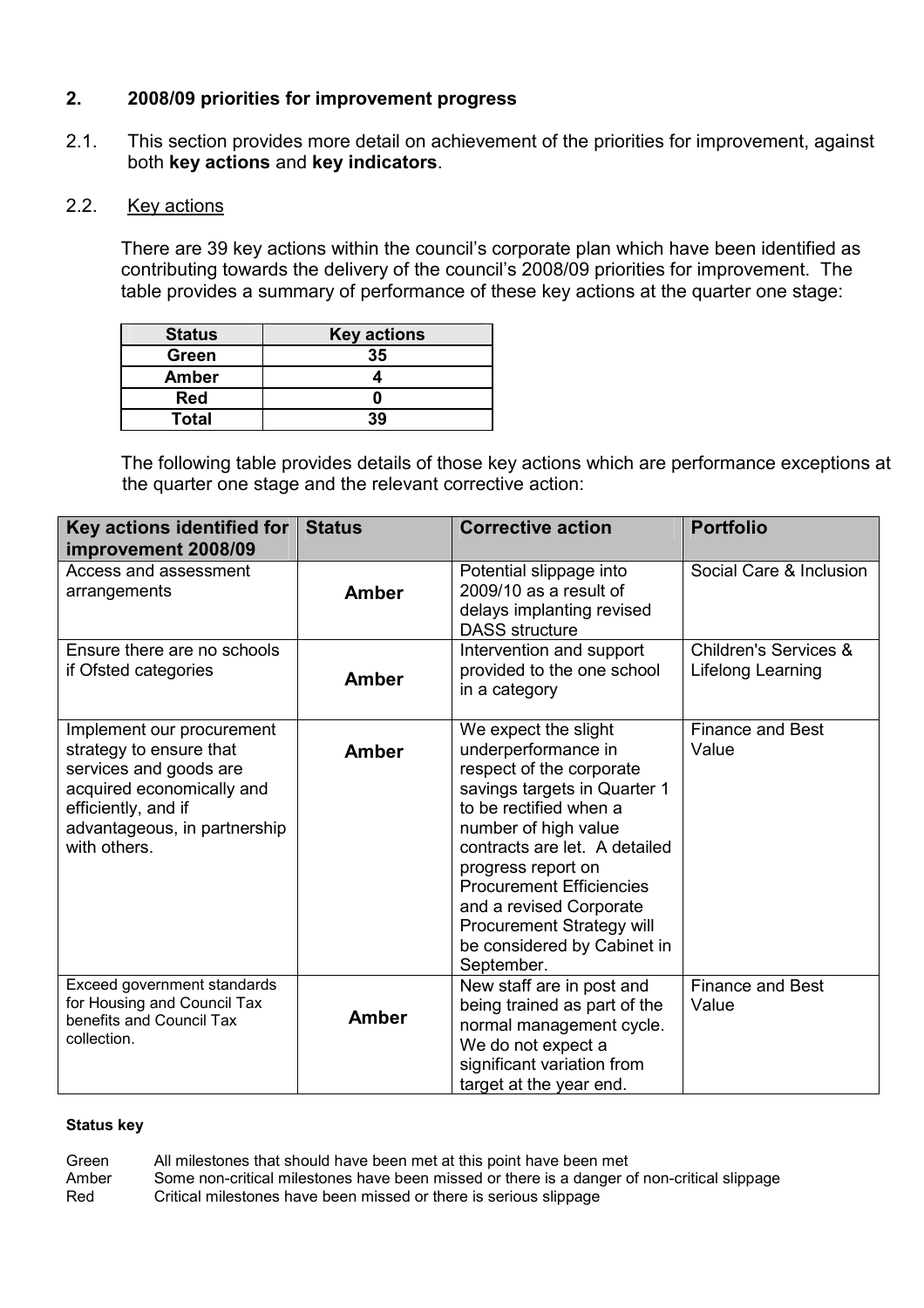# 2.3. Performance indicators

There are 50 performance indicators which have been identified as contributing to the delivery of the council's 2008/09 priorities for improvement. Of these indicators 17 can be reported at the quarter one stage.

| $%$ Pls  | No. of<br><b>PIS</b> |                                                                  |
|----------|----------------------|------------------------------------------------------------------|
| 5.88%    |                      | Improved by more than 2.5% on previous year's performance        |
| $0.00\%$ |                      | Deteriorated by more than 2.5% on previous year's<br>performance |
| 5.88%    |                      | Stayed within +/-2.5% of previous year's performance             |
| 17.65%   |                      | 3 Awaiting data                                                  |
| 70.59%   |                      | 12 Not applicable                                                |
| 100.00%  | 17 I                 | (Note: percentages rounded to 2 decimal places)                  |

# Direction of Travel Summary

## Target Summary

| $%$ Pls | No. of<br><b>PIS</b> |                                                                        |
|---------|----------------------|------------------------------------------------------------------------|
| 17.65%  |                      | 3 Green (within +/-5% of the target)                                   |
| 23.53%  | 4                    | Amber (missed or exceeded target by more than 5% but less<br>than 10%) |
| 5.88%   |                      | Red (missed target by more than 10%)                                   |
| 17.65%  |                      | 3 Over-performing (more than 10% of the target)                        |
| 17.65%  |                      | 3 Awaiting data                                                        |
| 11.76%  |                      | 2 Target not set                                                       |
| 5.88%   |                      | Not Applicable                                                         |
| 100.00% | 17 <sup>1</sup>      | (Note: percentages rounded to 2 decimal places)                        |

\*PI cannot be compared with previous year or improvement direction cannot be set.

The following table provides the details of those performance indicators that are not on target, are over performing, are awaiting data or have deteriorated (compared with the same quarter last year).

| PI<br>No. | Title                                                                                                           | Yr End<br>Target | Yr End | Quarter<br>Forecast 1 Target 1 Actual | Quarter | On Target | Direction<br>of Travel | <b>Corrective Action</b>                                                                                                                                                                                                                                                                                                                                  |
|-----------|-----------------------------------------------------------------------------------------------------------------|------------------|--------|---------------------------------------|---------|-----------|------------------------|-----------------------------------------------------------------------------------------------------------------------------------------------------------------------------------------------------------------------------------------------------------------------------------------------------------------------------------------------------------|
| ΝI        | Social care clients<br>receiving Self<br>Directed Support<br>130 (Direct Payments<br>and Individual<br>Budgets) | 322.3            | 241    | 205.8                                 | 152.0   | Red       | n/a                    | The number of clients<br>receiving direct payments is<br>dropping for 2 main reasons.<br>1) A change in charging policy<br>has made it more cost<br>effective for clients who pay<br>for the full cost of services to<br>contract directly with providers<br>2) A more rigorous reviewing<br>policy has resulted in some<br>clients being reviewed out of |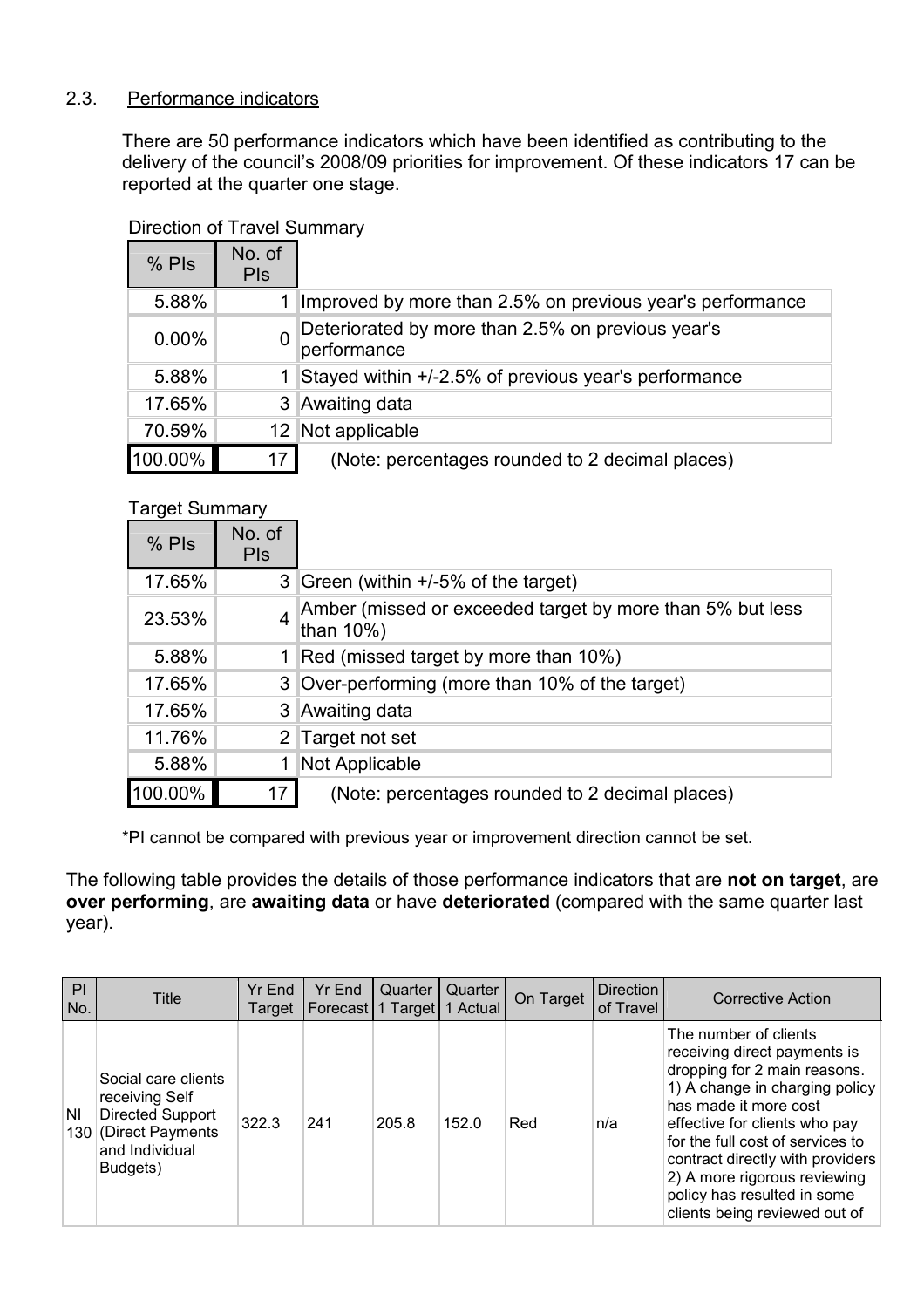|                       |                                                                                                                                    |        |       |        |        |                    |     | the service. The Direct<br>Payments team is currently<br>monitoring the take up of<br>Direct Payments and the<br>reasons why people are<br>opting not to enter into an<br>agreement for a Direct<br>Payment. Solutions to these<br>barriers will then be explored<br>in order to eliminate or reduce<br>them.                                                                                                                                                                         |
|-----------------------|------------------------------------------------------------------------------------------------------------------------------------|--------|-------|--------|--------|--------------------|-----|---------------------------------------------------------------------------------------------------------------------------------------------------------------------------------------------------------------------------------------------------------------------------------------------------------------------------------------------------------------------------------------------------------------------------------------------------------------------------------------|
| ΝI                    | Carers receiving<br>needs assessment<br>or review and a<br>135 specific carer's<br>service, or advice<br>and information           | 18.0%  | 18.0% | 5.0%   | 22.7%  | Over<br>Performing | n/a | The overperformance of this<br>indicator may be due to<br>additional resources being put<br>into briefing staff about the<br>need to fully record the<br>support given to carers in the<br>Swift care management<br>system. It is possible that the<br>success in raising the profile<br>of carers will be sustained and<br>the annual target will prove to<br>be less ambitious that it<br>should have been. The view is<br>that is to early to be assured<br>that this is the case. |
| N <sub>1</sub><br>146 | Adults with learning<br>disabilities in<br>employment                                                                              | 8.3%   |       | 5.7%   |        |                    |     |                                                                                                                                                                                                                                                                                                                                                                                                                                                                                       |
| N <sub>1</sub><br>152 | Working age<br>people on out of<br>work benefits                                                                                   | 17.74% |       | 17.89% |        |                    |     | Q1 data due for release in<br>Nov 2008.                                                                                                                                                                                                                                                                                                                                                                                                                                               |
| ΝI<br>153             | Working age<br>people claiming out<br>of work benefits in<br>the worst<br>performing<br>neighbourhoods                             | 35.22  |       |        |        |                    |     | Q1 data due for release in<br>Nov 2008.                                                                                                                                                                                                                                                                                                                                                                                                                                               |
| ΝI                    | The number of<br>changes of<br>circumstances<br>which affect<br>180 customers'<br><b>HB/CTB</b><br>entitlement within<br>the year. | 1.08   | 1.08  | 0.27   | 0.44   | Over<br>Performing | n/a | Reflects a higher percentage<br>of changes identified by Wirral<br>than originally anticipated in<br>this new PI. Will be reviewed<br>during year but no service<br>delivery issue.                                                                                                                                                                                                                                                                                                   |
| N <sub>1</sub><br>192 | Percentage of<br>household waste<br>sent for reuse,<br>recycling and<br>composting                                                 | 34%    | 34%   | 33%    | 39.57% | Over<br>Performing | n/a | Target has been exceeded<br>due to unusually high tonnage<br>of garden waste in May,<br>credited to favourable weather<br>conditions.                                                                                                                                                                                                                                                                                                                                                 |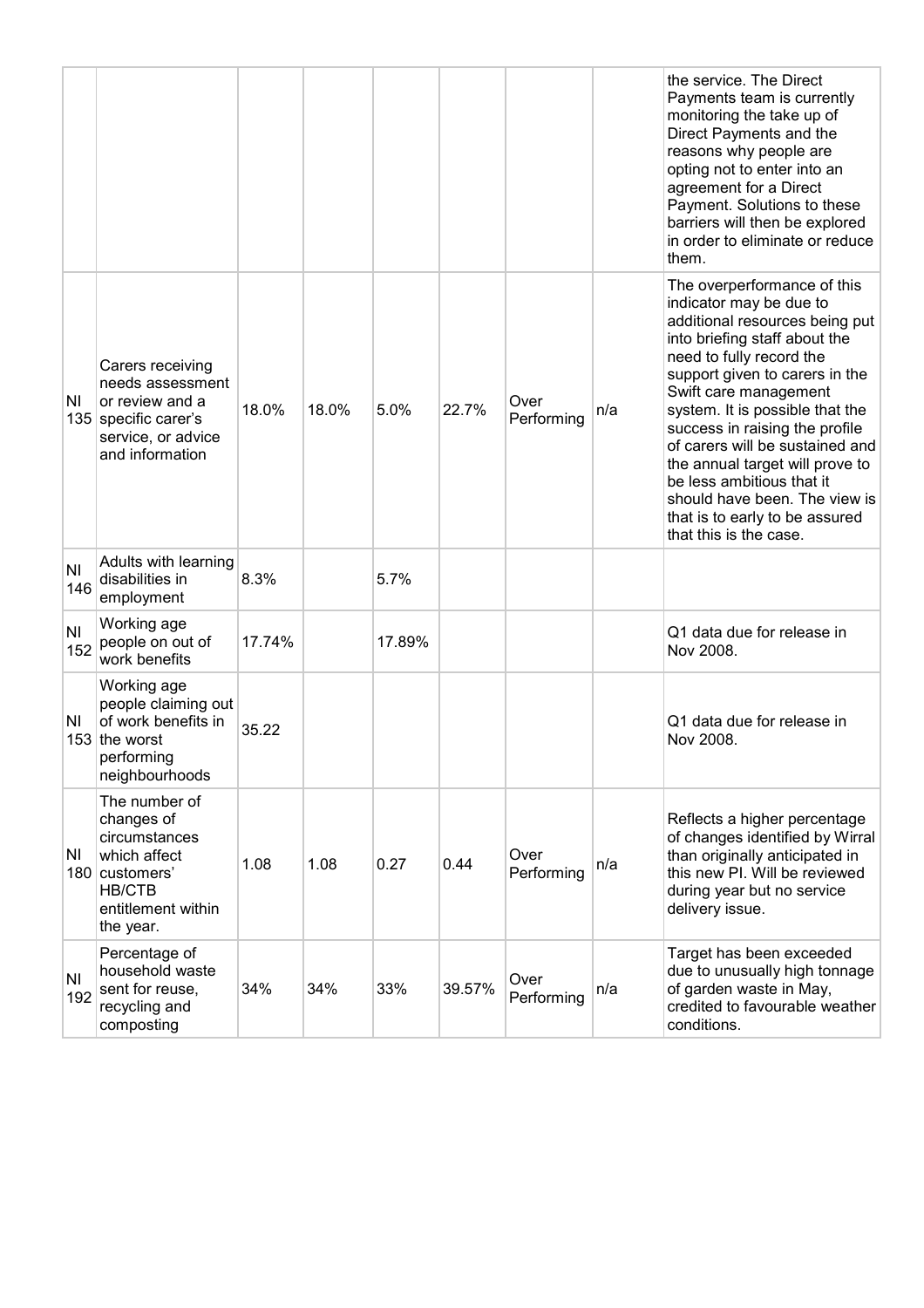# DEPARTMENT OF ADULT SOCIAL SERVICES

## 1. Sickness information

1.1 Adult social services July 07 – June 08: 16.9 days

Whole council July 07 - June 08: 11.8 days

## 2. Progress of key actions

2.1 There are 15 key actions within the corporate plan which the department of Adult Social Services is responsible for delivery of. Of these 15 actions seven have been identified as contributing to the delivery of the council's 2008/09 priorities for improvement.

| <b>Status</b>   | <b>Key actions</b> | <b>Priorities for</b><br>improvement 2008/09 |
|-----------------|--------------------|----------------------------------------------|
| Green           | 10                 |                                              |
| Amber           |                    |                                              |
| Red             |                    |                                              |
| Awaiting status |                    |                                              |
| Total           | 15                 |                                              |

1.2 Key actions exceptions

The following tables provide details of the actions that are exceptions at the quarter one stage along with relevant corrective action.

Key actions identified as contributing towards the delivery of the council's 2008/09 priorities for improvement

| <b>Key Actions</b>    | <b>Status</b> | <b>Corrective action</b> | <b>Portfolio</b>        |
|-----------------------|---------------|--------------------------|-------------------------|
| Access and assessment | Amber         | Potential slippage into  | Social Care & Inclusion |
| arrangements          |               | 2009/10 as a result of   |                         |
|                       |               | delays implanting        |                         |
|                       |               | revised DASS structure   |                         |

All remaining DASS key actions within the corporate plan

| <b>Key Actions</b>          | <b>Status</b>      | <b>Corrective action</b> | <b>Portfolio</b>        |
|-----------------------------|--------------------|--------------------------|-------------------------|
| High risk CVD               | Awaiting           |                          | Social Care & Inclusion |
| screening programme         | assessment from    |                          |                         |
|                             | <b>PCT</b>         |                          |                         |
| Diabetes screening          | Awaiting           |                          | Social Care & Inclusion |
|                             | assessment from    |                          |                         |
|                             | <b>PCT</b>         |                          |                         |
| Community                   | Awaiting           |                          | Social Care & Inclusion |
| interventions for adults    | assessment from    |                          |                         |
| with lifestyle risk factors | <b>PCT</b>         |                          |                         |
| Work of the Family          | Query lead         |                          | Social Care & Inclusion |
| Safety Unit                 | department on this |                          |                         |
|                             | key action         |                          |                         |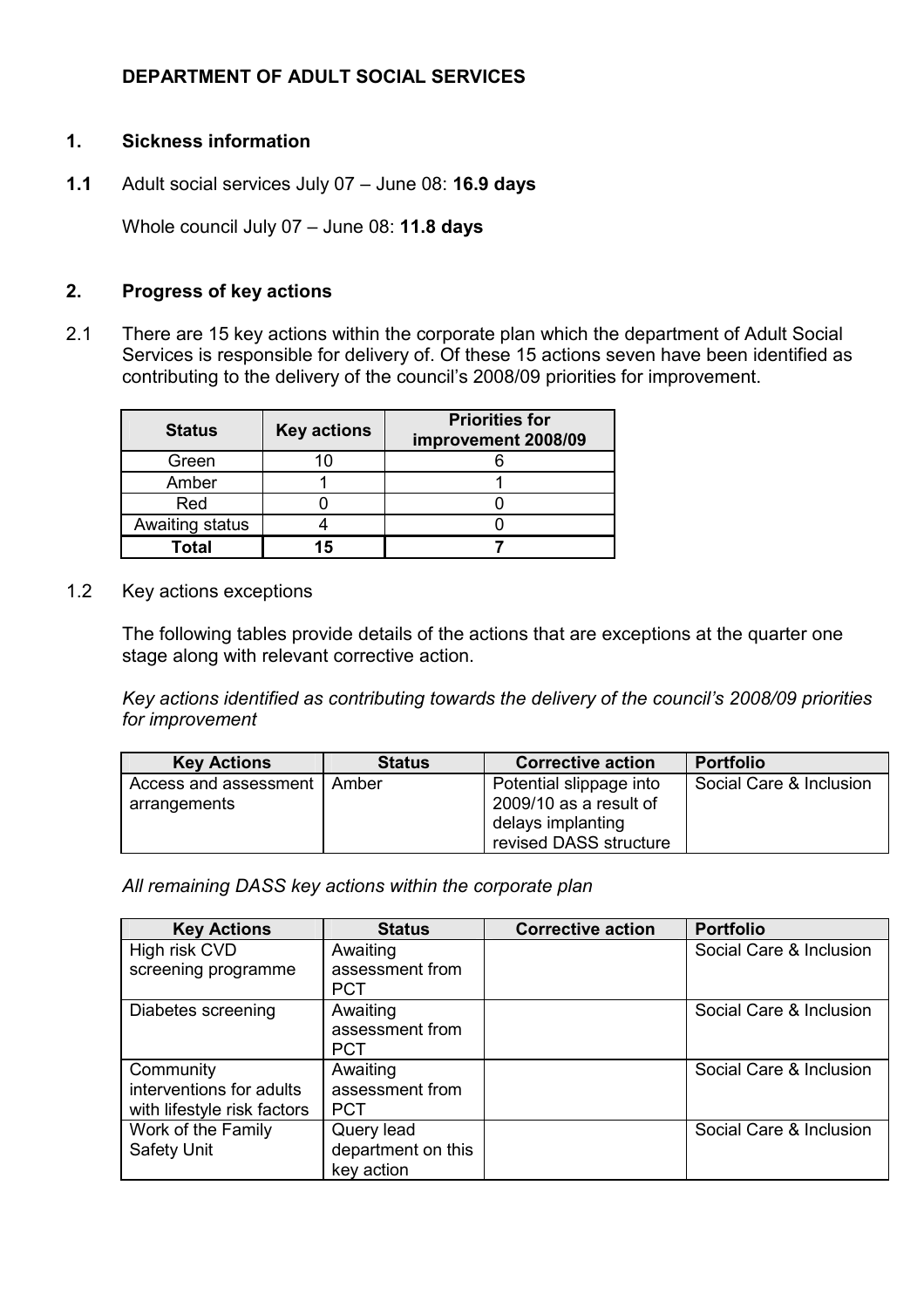Green All milestones that should have been met at this point have been met<br>Amber Some non-critical milestones have been missed or there is a danger of Amber Some non-critical milestones have been missed or there is a danger of non-critical slippage<br>Red Critical milestones have been missed or there is serious slippage Critical milestones have been missed or there is serious slippage

#### 3. Progress of performance indicators

3.1 Direction of travel and target summary

 The following tables provide the direction of travel and target summary for Adult Social Services.

#### Direction of Travel Summary

| $%$ Pls  | No. of<br><b>PIs</b> |                                                                  |
|----------|----------------------|------------------------------------------------------------------|
| $0.00\%$ | 0                    | Improved by more than 2.5% on previous year's performance        |
| $0.00\%$ | 0                    | Deteriorated by more than 2.5% on previous year's<br>performance |
| $0.00\%$ | 0                    | Stayed within +/-2.5% of previous year's performance             |
| 55.56%   |                      | 5 Awaiting data                                                  |
| 44.44%   | 4                    | Not applicable                                                   |
| 100.00%  | 9                    | (Note: percentages rounded to 2 decimal places)                  |

| <b>Target Summary</b> |                      |                                                                        |
|-----------------------|----------------------|------------------------------------------------------------------------|
| $%$ Pls               | No. of<br><b>PIS</b> |                                                                        |
| $0.00\%$              | 0 <sup>1</sup>       | Green (within +/-5% of the target)                                     |
| 11.11%                |                      | Amber (missed or exceeded target by more than 5% but less<br>than 10%) |
| 11.11%                |                      | 1 Red (missed target by more than 10%)                                 |
| 22.22%                |                      | 2 Over-performing (more than 10% of the target)                        |
| 55.56%                |                      | 5 Awaiting data                                                        |
| $0.00\%$              | $\overline{0}$       | Target not set                                                         |
| $0.00\%$              |                      | Not Applicable                                                         |
| 100.00%               | 9                    | (Note: percentages rounded to 2 decimal places)                        |

\*PI cannot be compared with previous year or improvement direction cannot be set.

#### 3.2 Performance indicator exceptions

Of the 9 indicators that can be reported at the first quarter period for Adult Social Services, the following 8 PIs are performance exceptions.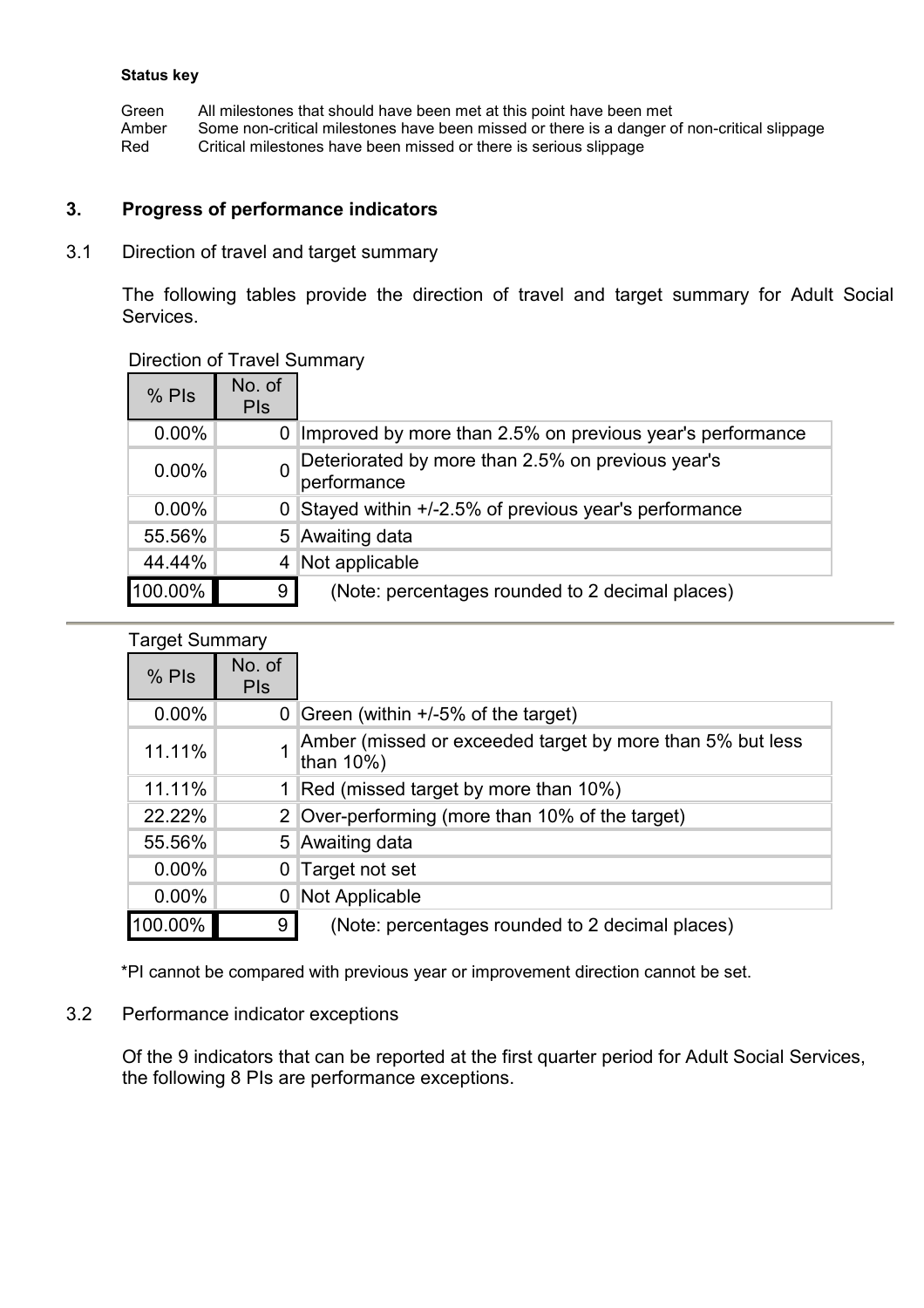Performance indicators identified as contributing to the delivery of the council's 2008/09 priorities for improvement

| PI<br>No.        | <b>Title</b>                                                                                                         | <b>Yr End</b><br><b>Target</b> | <b>Yr End</b><br>Forecast | <b>Quarter 1</b><br><b>Target</b> | <b>Quarter 1</b><br><b>Actual</b> | <b>On Target</b>   | <b>Direction</b><br>of Travel | <b>Corrective Action</b>                                                                                                                                                                                                                                                                                                                                                                                                                                                                                                                                                                                                                                                                     |
|------------------|----------------------------------------------------------------------------------------------------------------------|--------------------------------|---------------------------|-----------------------------------|-----------------------------------|--------------------|-------------------------------|----------------------------------------------------------------------------------------------------------------------------------------------------------------------------------------------------------------------------------------------------------------------------------------------------------------------------------------------------------------------------------------------------------------------------------------------------------------------------------------------------------------------------------------------------------------------------------------------------------------------------------------------------------------------------------------------|
| <b>NI</b><br>130 | Social care clients<br>receiving Self<br>Directed Support<br>(Direct Payments<br>and Individual<br>Budgets)          | 322.3                          | 241                       | 205.8                             | 152.0                             | Red                | n/a                           | The number of clients<br>receiving direct<br>payments is dropping for<br>2 main reasons. 1) A<br>change in charging<br>policy has made it more<br>cost effective for clients<br>who pay for the full cost<br>of services to contract<br>directly with providers 2)<br>A more rigorous<br>reviewing policy has<br>resulted in some clients<br>being reviewed out of<br>the service. The Direct<br>Payments team is<br>currently monitoring the<br>take up of Direct<br>Payments and the<br>reasons why people are<br>opting not to enter into<br>an agreement for a<br>Direct Payment.<br>Solutions to these<br>barriers will then be<br>explored in order to<br>eliminate or reduce<br>them. |
| <b>NI</b><br>135 | Carers receiving<br>needs assessment<br>or review and a<br>specific carer's<br>service, or advice<br>and information | 18.0%                          | 18.0%                     | 5.0%                              | 22.7%                             | Over<br>Performing | n/a                           | The over performance of<br>this indicator may be<br>due to additional<br>resources being put into<br>briefing staff about the<br>need to fully record the<br>support given to carers<br>in the Swift care<br>management system. It<br>is possible that the<br>success in raising the<br>profile of carers will be<br>sustained and the<br>annual target will prove<br>to be less ambitious that<br>it should have been. The<br>view is that is to early to<br>be assured that this is<br>the case.                                                                                                                                                                                           |
| NI<br>146        | Adults with learning<br>disabilities in<br>employment                                                                | 8.3%                           |                           | 5.7%                              |                                   |                    |                               | Awaiting data                                                                                                                                                                                                                                                                                                                                                                                                                                                                                                                                                                                                                                                                                |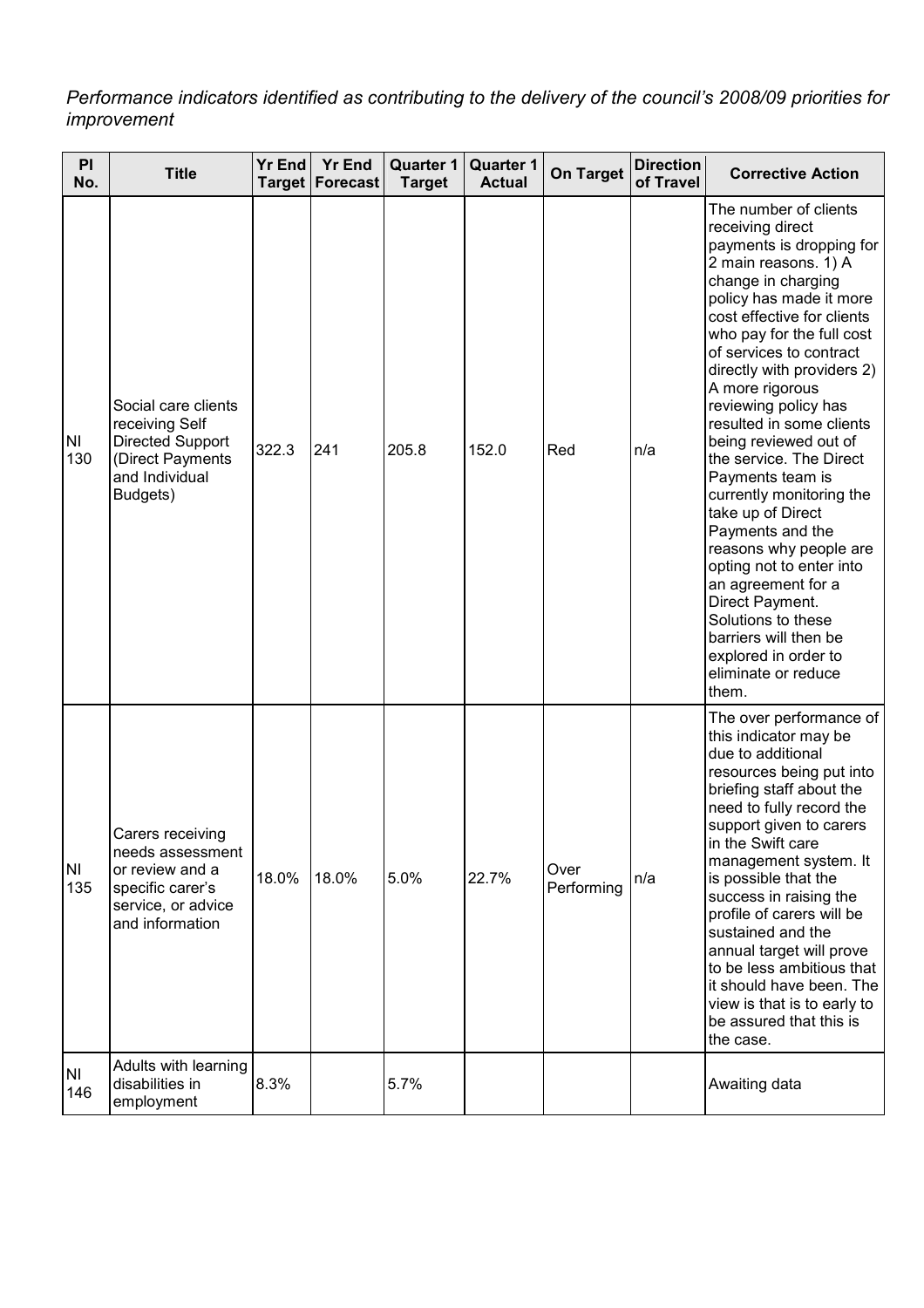# All remaining Adult Social Services performance indicators within the corporate plan

| PI<br>No.                       | <b>Title</b>                                                                                                                                                                                    | Yr<br><b>End</b><br><b>Target</b> | <b>Yr End</b><br><b>Forecast</b> | <b>Quarter 1</b><br><b>Target</b> | <b>Quarter 1</b><br><b>Actual</b> | <b>On Target</b>   | <b>Direction</b><br>of Travel | <b>Corrective Action</b>                                                                                                                                                                                           |
|---------------------------------|-------------------------------------------------------------------------------------------------------------------------------------------------------------------------------------------------|-----------------------------------|----------------------------------|-----------------------------------|-----------------------------------|--------------------|-------------------------------|--------------------------------------------------------------------------------------------------------------------------------------------------------------------------------------------------------------------|
| N <sub>l</sub><br>39            | Alcohol-harm<br>related hospital<br>admission rates                                                                                                                                             | 3004.0<br>6                       |                                  | 751.00                            |                                   |                    |                               | Baseline is incorrect this<br>is to be recalculated by<br>Department of Health.                                                                                                                                    |
| <b>NI</b><br>40                 | Number of drug<br>users recorded as<br>being in effective<br>treatment                                                                                                                          | 2239                              |                                  | 2239                              |                                   |                    |                               | No data for quarter 1 as<br>this indicator measures<br>people who have been<br>in treatment for 12<br>weeks or more and the<br>treatment can only be<br>determined as 'effective'<br>after this 12 week<br>period. |
| N <sub>l</sub><br>134           | The number of<br>emergency bed<br>days per head of<br>weighted pop                                                                                                                              |                                   |                                  |                                   |                                   |                    |                               | <b>Awaiting Data</b>                                                                                                                                                                                               |
| <b>LOC</b><br>AL<br>8431        | Rate of Drug<br><b>Related Offending</b>                                                                                                                                                        | 45.0%                             | 45.0%                            | 12%                               | 4.6%                              | Over<br>Performing | n/a                           | The data relating to this<br>indicator was not<br>available until 28.07.08                                                                                                                                         |
| <b>LOC</b><br><b>AL</b><br>8432 | Establish cohort of<br>clients aged 16-35<br>with two or more<br>episodes of self<br>harm in the last 12<br>months who<br>subsequently<br>become engaged<br>in meaningful<br>social activities. |                                   |                                  |                                   |                                   |                    |                               | Awaiting data                                                                                                                                                                                                      |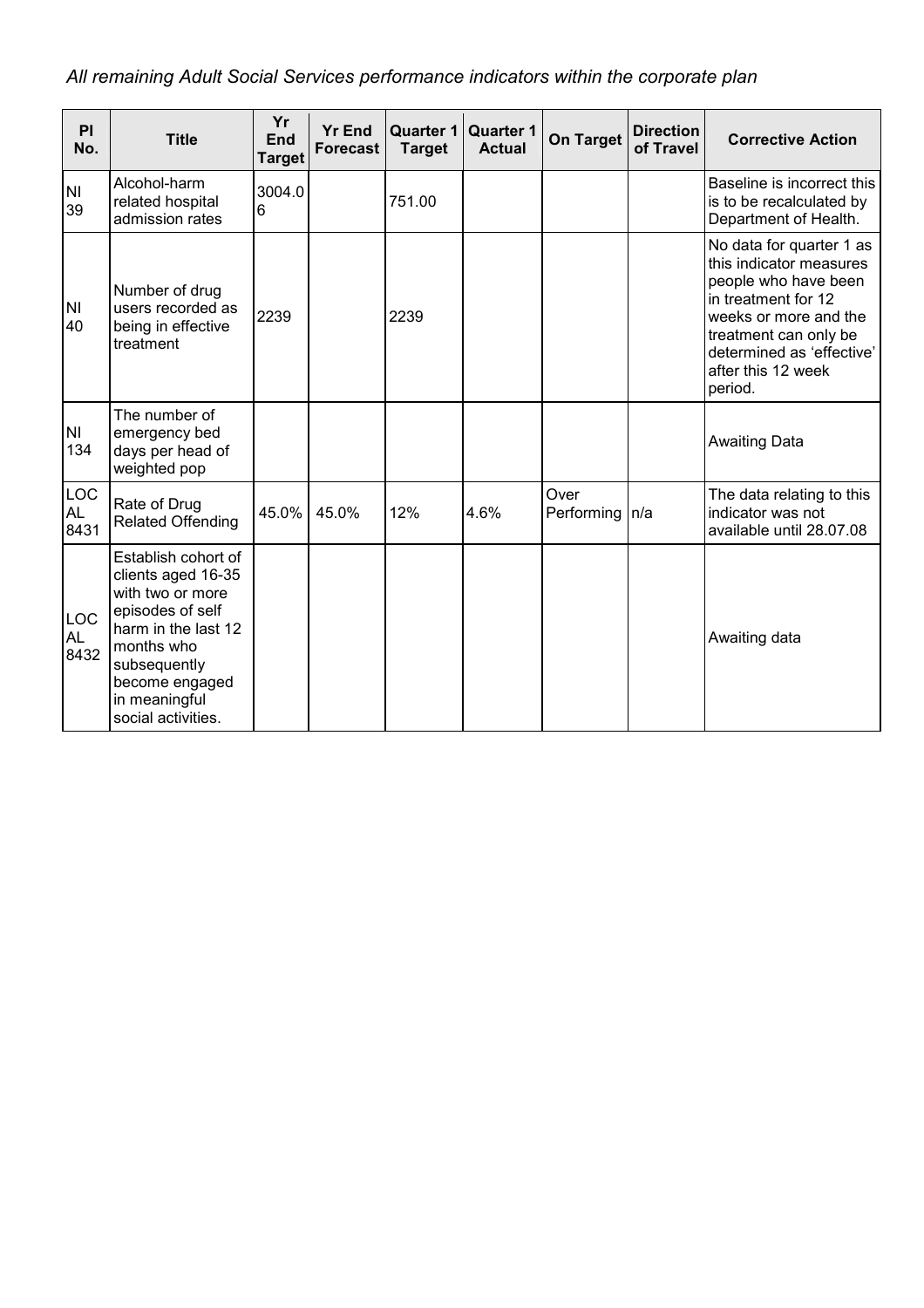# CHILDREN & YOUNG PEOPLE'S DEPARTMENT

## 1. Sickness information

1.1 Children & Young People July 07 – June 08: 11.17 days

Whole council July 07 - June 08: 11.8 days

## 2. Progress of key actions

2.1 There are 9 key actions within the corporate plan which the Children & Young People's department is responsible for delivery of. Of these 9 actions 6 have been identified as contributing to the delivery of the council's 2008/09 priorities for improvement.

| <b>Status</b> | <b>Key actions</b> | <b>Priorities for</b><br>improvement<br>2008/09 |
|---------------|--------------------|-------------------------------------------------|
| Green         |                    |                                                 |
| Amber         |                    |                                                 |
| Red           |                    |                                                 |
| Гоtal         |                    |                                                 |

## 2.2 Key actions exceptions

 The following table provides details of the actions that are exceptions at the quarter one stage along with the relevant corrective action.

Key action identified as contributing towards the delivery of the council's 2008/09 priorities for improvement

| <b>Key Actions</b>  | <b>Status</b> | <b>Corrective action</b>                         | <b>Portfolio</b>  |
|---------------------|---------------|--------------------------------------------------|-------------------|
| Ensure there are no | Amber         | Intervention and support   Children's Services & |                   |
| schools in Ofsted   |               | provided to the one                              | Lifelong Learning |
| categories          |               | school in a category                             |                   |

#### Status key

 Green All milestones that should have been met at this point have been met Amber Some non-critical milestones have been missed or there is a danger of non-critical slippage Red Critical milestones have been missed or there is serious slippage

#### 3. Progress of performance indicators

3.1 Direction of travel and target summary

 The following tables provide the direction of travel and target summary for Children & Young People's department

#### Direction of Travel Summary

| $%$ Pls  | No. of<br><b>PIs</b> |                                                                  |
|----------|----------------------|------------------------------------------------------------------|
| $0.00\%$ | 0 <sup>1</sup>       | Improved by more than 2.5% on previous year's performance        |
| $0.00\%$ |                      | Deteriorated by more than 2.5% on previous year's<br>performance |
| 20.00%   |                      | Stayed within +/-2.5% of previous year's performance             |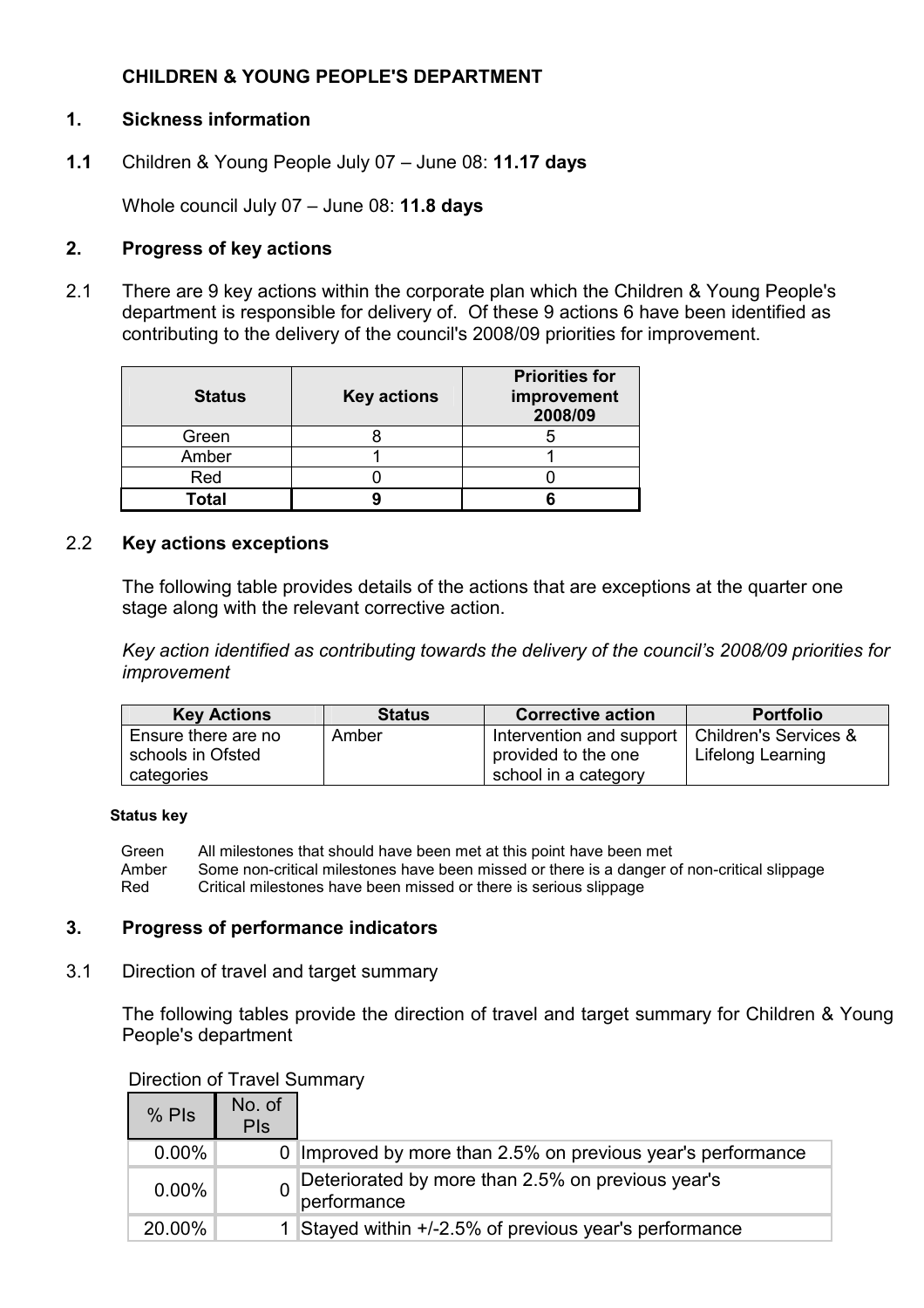| $0.00\%$ |   | 0 Awaiting data                                 |
|----------|---|-------------------------------------------------|
| 80.00%   |   | 4 Not applicable                                |
| 100.00%  | 5 | (Note: percentages rounded to 2 decimal places) |

# Target Summary

| $%$ Pls  | No. of<br><b>PIS</b> |                                                                        |
|----------|----------------------|------------------------------------------------------------------------|
| $0.00\%$ |                      | 0 Green (within $+/-5\%$ of the target)                                |
| 20.00%   |                      | Amber (missed or exceeded target by more than 5% but less<br>than 10%) |
| 20.00%   |                      | Red (missed target by more than 10%)                                   |
| $0.00\%$ | 0                    | Over-performing (more than 10% of the target)                          |
| $0.00\%$ |                      | 0 Awaiting data                                                        |
| 40.00%   |                      | 2 Target not set                                                       |
| 20.00%   |                      | Not Applicable                                                         |
| 100.00%  | 5                    | (Note: percentages rounded to 2 decimal places)                        |

\*PI cannot be compared with previous year or improvement direction cannot be set.

# 3.2 Performance indicator exceptions

Of the 5 indicators that can be reported at the first quarter period for Children & Young People's department, the following PI is a performance exception.

| PI<br>No.        | <b>Title</b>                                                                           | <b>Yr End</b>                    | <b>Yr End</b><br>Target   Forecast   1 Target |      | Quarter   Quarter 1  <br><b>Actual</b> | On  | <b>Direction</b><br><b>Target of Travel</b> | <b>Corrective Action</b>                                                                                                                                                                                                                                                                                 |
|------------------|----------------------------------------------------------------------------------------|----------------------------------|-----------------------------------------------|------|----------------------------------------|-----|---------------------------------------------|----------------------------------------------------------------------------------------------------------------------------------------------------------------------------------------------------------------------------------------------------------------------------------------------------------|
| <b>NI</b><br>117 | 16 to 18 year olds<br>who are not in<br>education,<br>employment or<br>training (NEET) | 7.4%<br>(Lower)<br>İS<br>Better) | 7.4%                                          | 8.8% | 10.2%                                  | Red | ⇔                                           | The NEET rate is under<br>constant scrutiny by ethnicity,<br>gender and by area to support<br>intervention strategies. A<br>hotspot project targeting<br>employers has been initiated<br>and a specific programme<br>targeting 17 year olds is<br>underway with evidence of<br>improvement in this area. |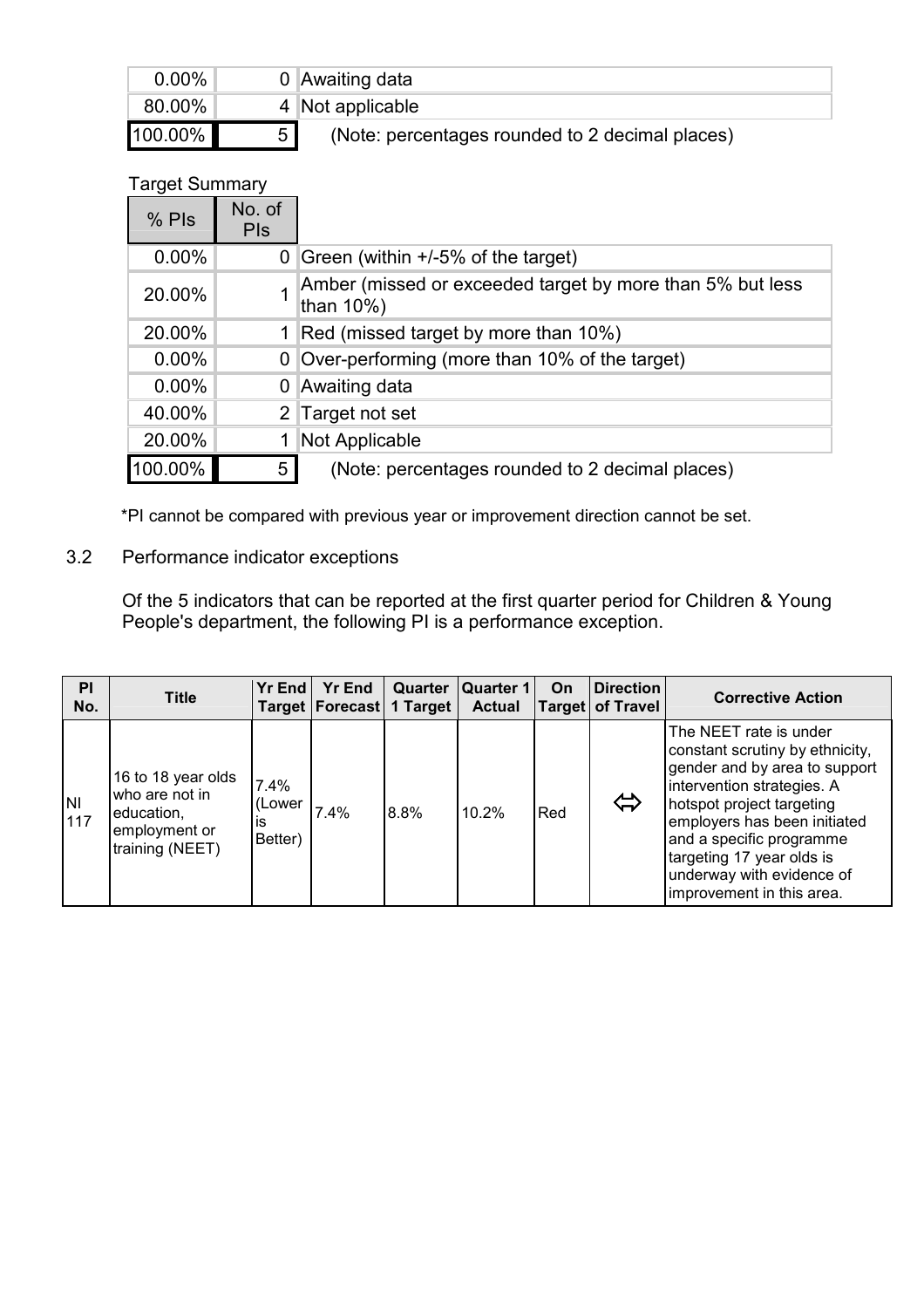# CORPORATE SERVICES DEPARTMENT

#### 1. Sickness information

1.1 Corporate services July 07 – June 08: 6.66 days

Whole council July 07 - June 08: 11.8 days

#### 2. Progress of key actions

2.1 There are 23 key actions within the corporate plan which the Corporate Services department is responsible for delivery of. Of these 23 actions 8 have been identified as contributing to the delivery of the council's 2008/09 priorities for improvement.

| <b>Status</b>   | <b>Key actions</b> | <b>Priorities for</b><br>improvement<br>2008/09 |
|-----------------|--------------------|-------------------------------------------------|
| Green           | 18                 |                                                 |
| Amber           |                    |                                                 |
| Red             |                    |                                                 |
| Awaiting status |                    |                                                 |
| Total           | 23                 |                                                 |

2.2 Key actions exceptions

The following table provides details of the actions that are exceptions at the quarter one stage along with relevant corrective action.

| <b>Key Actions</b>      | <b>Status</b> | <b>Corrective action</b>                           | <b>Portfolio</b>           |
|-------------------------|---------------|----------------------------------------------------|----------------------------|
| Processing the          | Amber         | Revised LDF to be                                  | Regeneration and           |
| production of the Local |               | prepared for September                             | <b>Planning Strategy</b>   |
| Development             |               | 2008. Issues and                                   |                            |
| Framework               |               | options report to be                               |                            |
|                         |               | prepared for September                             |                            |
|                         |               | 2008. Evidence base                                |                            |
|                         |               | studies in preparation                             |                            |
| Sustainable community   | Amber         | Strategy work under re                             | <b>Corporate Services</b>  |
| strategy                |               | view in line with LDF.                             |                            |
|                         |               | Public will be consulted                           |                            |
|                         |               | by September 2008                                  |                            |
| Achieve level three in  | Amber         | On target to achieve                               | Community and              |
| <b>ESLG</b>             |               | level 3 by March 2009                              | <b>Customer Engagement</b> |
|                         |               | dependent on all                                   |                            |
|                         |               | departments achieving                              |                            |
|                         |               | the required levels of                             |                            |
|                         |               | activity. A clear project                          |                            |
|                         |               | plan is now in place to<br>address areas of        |                            |
|                         |               |                                                    |                            |
|                         |               | slippage and monitoring<br>is being undertaken via |                            |
|                         |               | the corporate equality                             |                            |
|                         |               | and inclusion group                                |                            |
| Review partnership and  | Amber         | Project group has met                              | <b>Corporate Services</b>  |
| governance              |               | twice and conducted a                              |                            |
| arrangements for LSP    |               | desktop mapping                                    |                            |
|                         |               | analysis. Governance                               |                            |
|                         |               | issues are to be                                   |                            |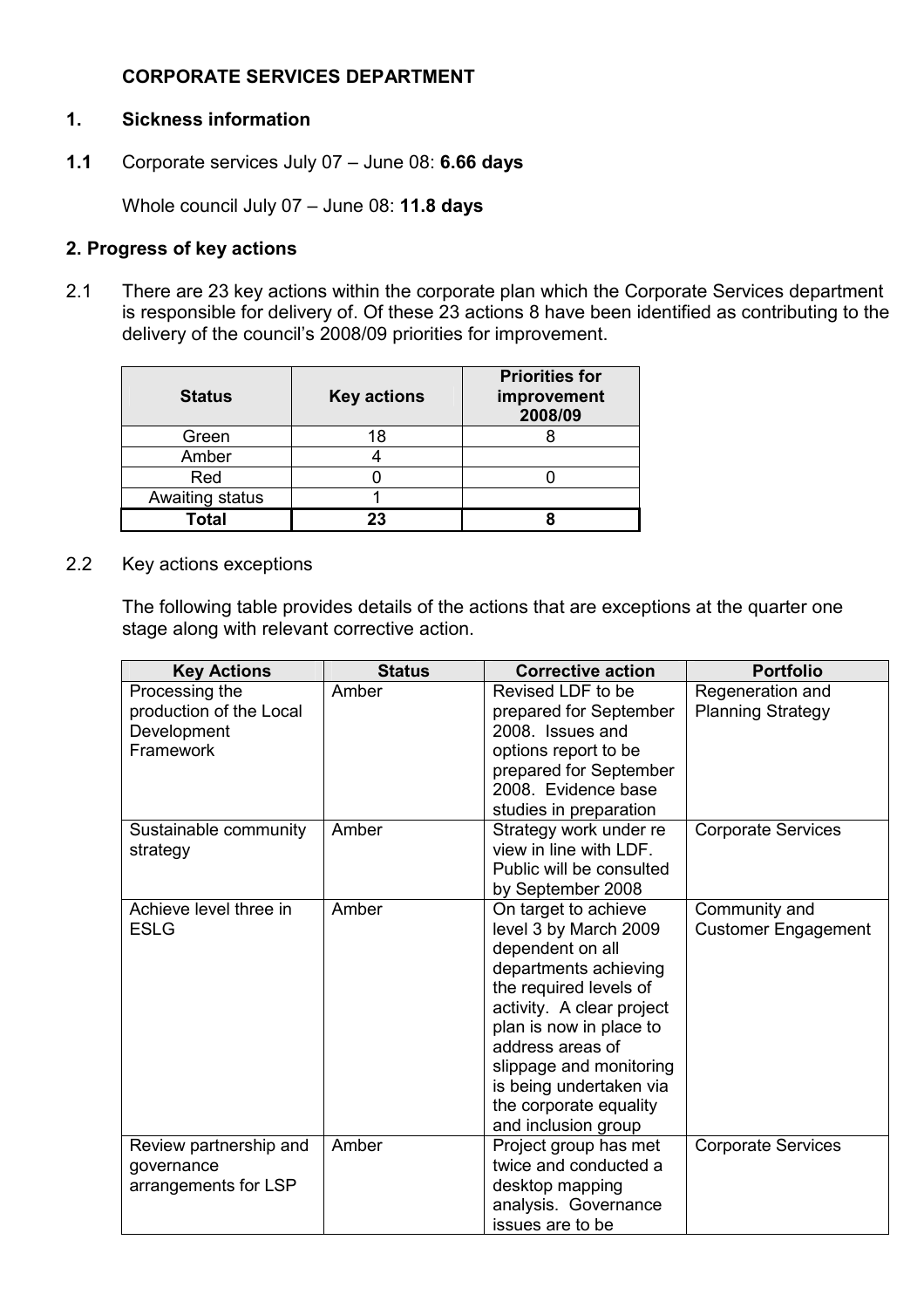| <b>Key Actions</b>                                                        | <b>Status</b>   | <b>Corrective action</b>                                                                        | <b>Portfolio</b>          |
|---------------------------------------------------------------------------|-----------------|-------------------------------------------------------------------------------------------------|---------------------------|
|                                                                           |                 | discussed as part of<br>LAA programme board<br>away day initially before<br>wider consultation. |                           |
| Delivery of integrated<br>marketing programme<br>for all council services | Awaiting status |                                                                                                 | <b>Corporate Services</b> |

Green All milestones that should have been met at this point have been met

 Amber Some non-critical milestones have been missed or there is a danger of non-critical slippage<br>Red

Critical milestones have been missed or there is serious slippage

# 3. Progress of performance indicators

3.1 Direction of travel and target summary

 The following tables provide the direction of travel and target summary for Corporate Services.

## Direction of Travel Summary

| $%$ Pls  | No. of<br><b>PIs</b> |                                                                  |
|----------|----------------------|------------------------------------------------------------------|
| 20.00%   |                      | Improved by more than 2.5% on previous year's performance        |
| $0.00\%$ | 0                    | Deteriorated by more than 2.5% on previous year's<br>performance |
| $0.00\%$ | 0                    | Stayed within +/-2.5% of previous year's performance             |
| 40.00%   | 2 <sup>1</sup>       | Awaiting data                                                    |
| 40.00%   | 2                    | Not applicable                                                   |
| 100.00%  | 5                    | (Note: percentages rounded to 2 decimal places)                  |

#### Target Summary

| $%$ Pls  | No. of<br><b>PIs</b> |                                                                        |
|----------|----------------------|------------------------------------------------------------------------|
| $0.00\%$ | 0 <sup>1</sup>       | Green (within +/-5% of the target)                                     |
| 20.00%   |                      | Amber (missed or exceeded target by more than 5% but less<br>than 10%) |
| 20.00%   |                      | Red (missed target by more than 10%)                                   |
| 20.00%   |                      | Over-performing (more than 10% of the target)                          |
| 40.00%   |                      | 2 Awaiting data                                                        |
| $0.00\%$ |                      | 0 Target not set                                                       |
| $0.00\%$ |                      | Not Applicable                                                         |
| 100.00%  | 5                    | (Note: percentages rounded to 2 decimal places)                        |

\*PI cannot be compared with previous year or improvement direction cannot be set.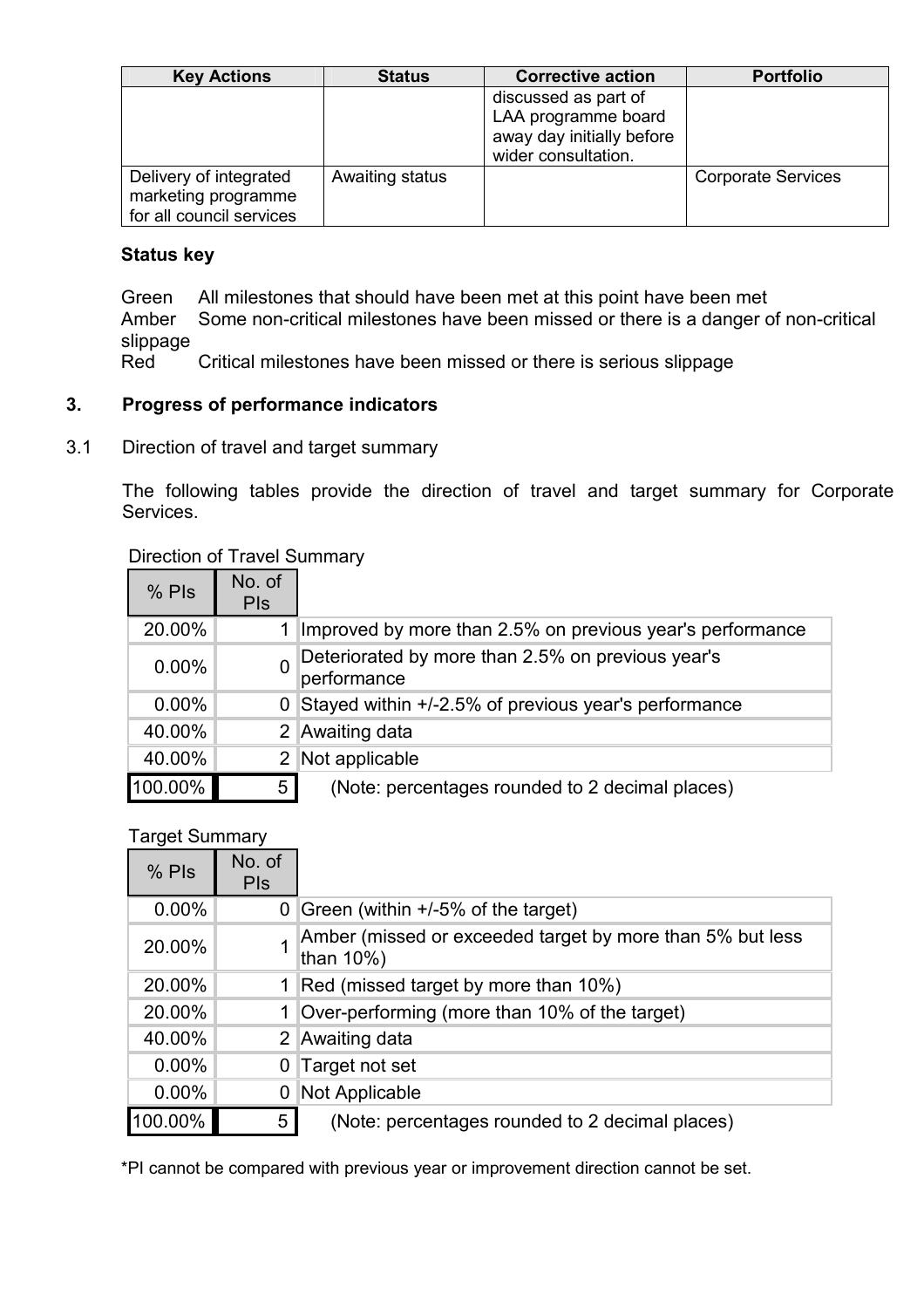#### 3.2 Performance indicator exceptions

Of the 5 indicators that can be reported at the first quarter period for Corporate Services, the following 4 PIs are performance exceptions.

Performance indicators identified as contributing to the delivery of the council's 2008/09 priorities for improvement

| PI No.           | Title                                                                                               | <b>Yr End</b><br>Target | <b>Yr End</b><br><b>Forecast</b> | Quarter<br>1 Target | Quarter<br>1 Actual | <b>On Target</b> | <b>Direction</b><br>of Travel | <b>Corrective Action</b>                                                                                                                                                                                  |
|------------------|-----------------------------------------------------------------------------------------------------|-------------------------|----------------------------------|---------------------|---------------------|------------------|-------------------------------|-----------------------------------------------------------------------------------------------------------------------------------------------------------------------------------------------------------|
| <b>NI</b><br>152 | Working age people<br>on out of work<br>benefits                                                    | 17.74%                  |                                  | 17.89%              |                     |                  |                               | Q1 data due for<br>release in Nov<br>2008. Discussions are<br>currently taking place<br>regarding the reporting<br>frequency of this<br>indicator which should<br>be resolved prior to<br>COMT / Cabinet. |
| <b>NI</b><br>153 | Working age people<br>claiming out of work<br>benefits in the worst<br>performing<br>neighbourhoods | 135.22                  |                                  |                     |                     |                  |                               | Q1 data due for<br>release in Nov<br>2008. Discussions are<br>currently taking place<br>regarding the reporting<br>frequency of this<br>indicator which should<br>be resolved prior to<br>COMT / Cabinet  |

All remaining Corporate Services performance indicators within the corporate plan

| PI No.               | <b>Title</b>                                                                                         | <b>Yr End</b><br><b>Target</b> | <b>Yr End</b><br><b>Forecast</b> | Quarter<br>1 Target | <b>Quarter 1</b><br><b>Actual</b> | <b>On Target</b> | <b>Direction</b><br>of Travel | <b>Corrective Action</b>                                                                                                                                                                                                                                                                                                                                                                                                                                                                                                                                            |
|----------------------|------------------------------------------------------------------------------------------------------|--------------------------------|----------------------------------|---------------------|-----------------------------------|------------------|-------------------------------|---------------------------------------------------------------------------------------------------------------------------------------------------------------------------------------------------------------------------------------------------------------------------------------------------------------------------------------------------------------------------------------------------------------------------------------------------------------------------------------------------------------------------------------------------------------------|
| <b>LOCAL</b><br>6227 | The number of 'hits'<br>recorded on the<br><b>Wirral Tourism</b><br>Website -<br>www.visitwirral.com | 5100000                        | 1939631                          | 1378056             | 484908                            | Red              | n/a                           | Website has<br>experienced technical<br>difficulties throughout<br>the quarter with<br>pages not being<br>populated, and links<br>disappearing. New<br>Mind (hosting<br>company) have been<br>working on the issue<br>and are re-populating<br>the website, and<br>members of the<br>Tourism team will be<br>trained to upload<br>information. During<br>first two quarters we<br>would expect the<br>most traffic to the<br>website, and as the<br>problem has been<br>ongoing during the<br>busy Summer<br>months, we do not<br>expect the figures to<br>recover. |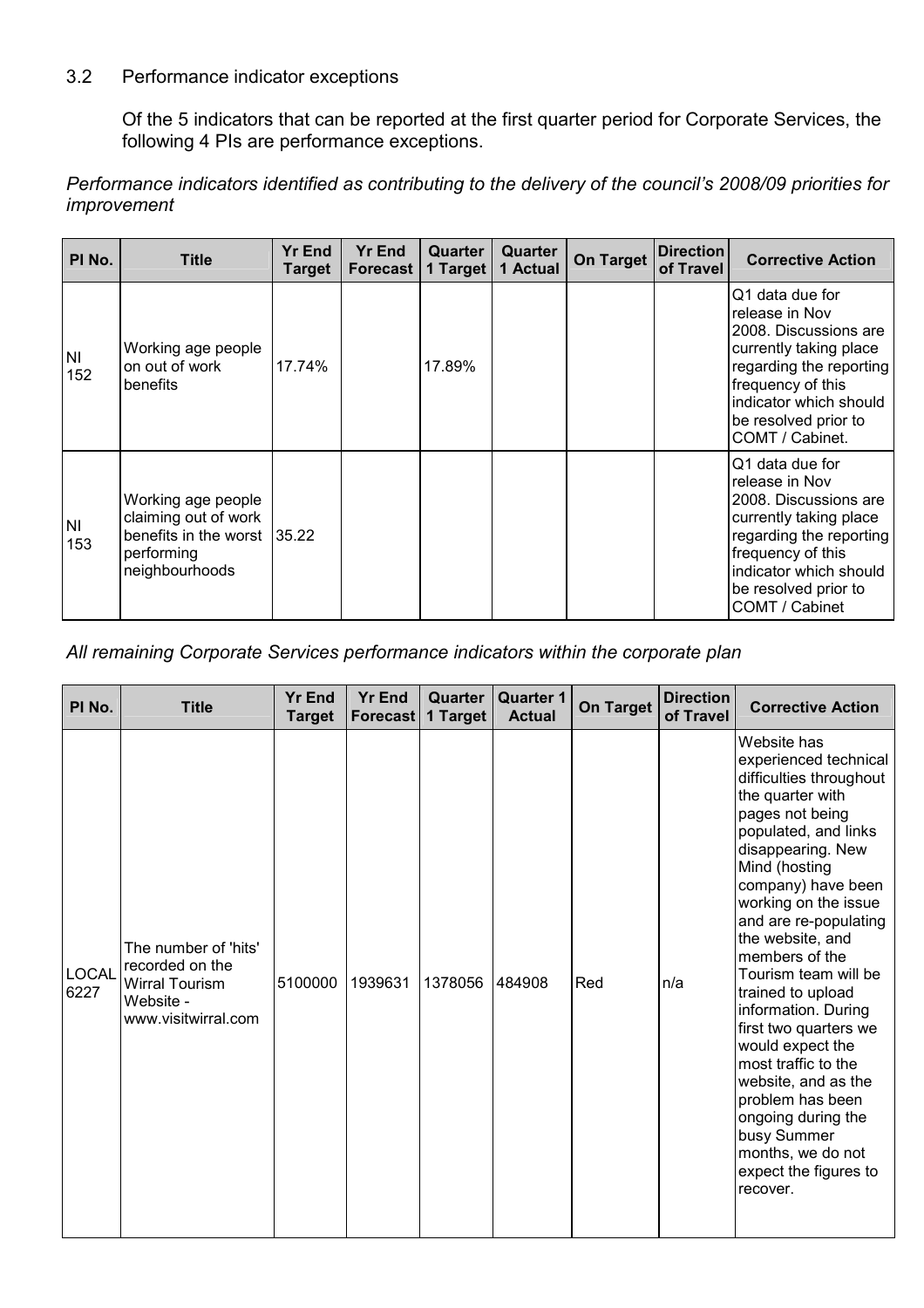| PI No. | <b>Title</b>                    | <b>Yr End</b><br>Target | <b>Yr End</b><br>  Forecast   1 Target |       | Quarter   Quarter 1  <br><b>Actual</b> | On Target of Travel       | Direction | <b>Corrective Action</b>                                                            |
|--------|---------------------------------|-------------------------|----------------------------------------|-------|----------------------------------------|---------------------------|-----------|-------------------------------------------------------------------------------------|
| 6247   | LOCAL Number of jobs<br>created | 275                     | 324                                    | 68.75 | 181                                    | <b>Over</b><br>Performing |           | Other projects in the<br>pipe line due to be<br>completed in the next<br>l quarter. |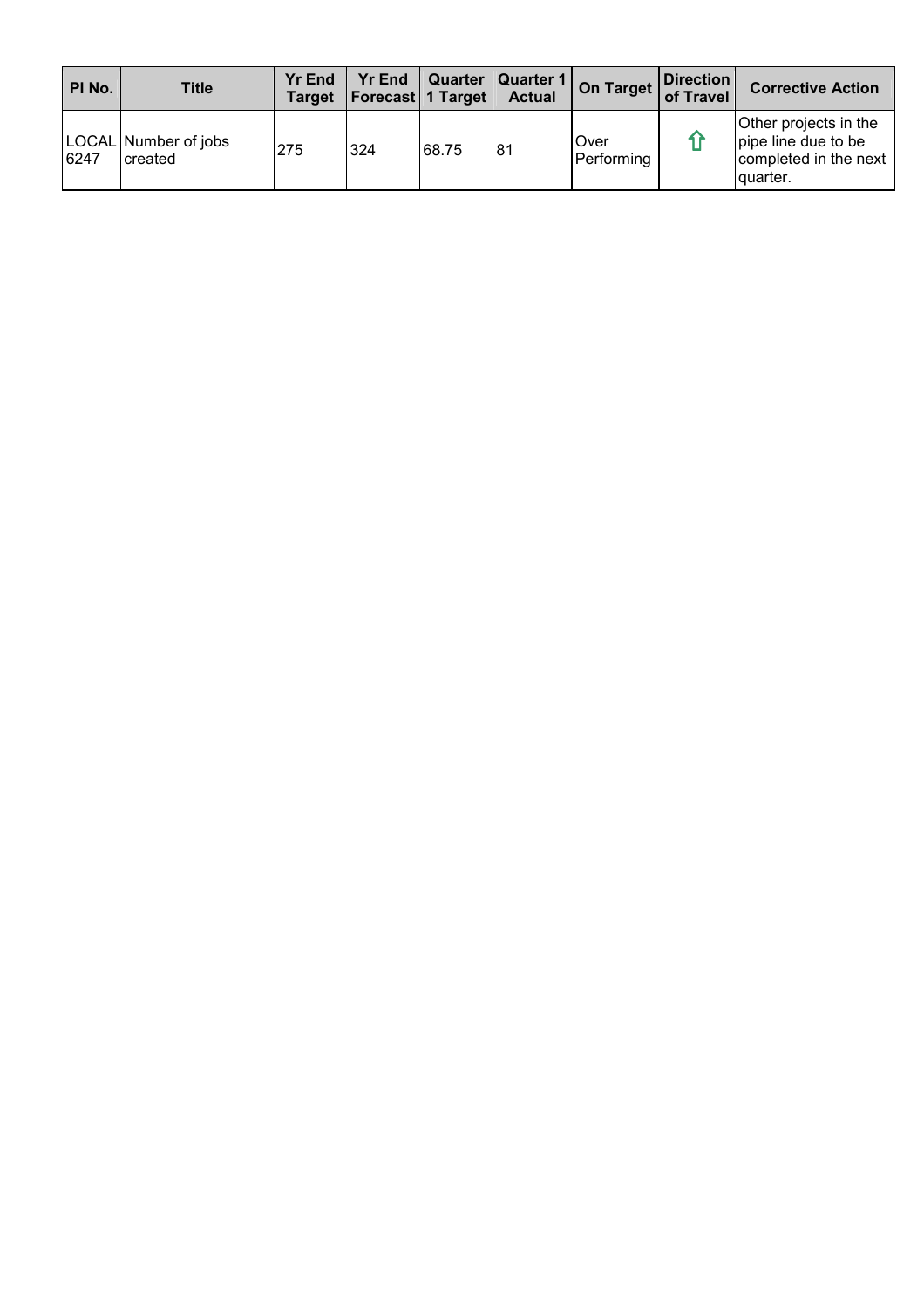#### FINANCE DEPARTMENT

## 1. Sickness information

1.1 Finance July 07 – June 08: 9.96 days

Whole council July 07 - June 08: 11.8 days

## 2. Progress of key actions

2.1 There are 9 key actions within the corporate plan which the Finance department is responsible for delivery of. Of these 9 actions 8 have been identified as contributing to the delivery of the council's 2008/09 priorities for improvement.

| <b>Status</b> | <b>Key actions</b> | <b>Priorities for</b><br>improvement<br>2008/09 |
|---------------|--------------------|-------------------------------------------------|
| Green         |                    |                                                 |
| Amber         |                    |                                                 |
| Red           |                    |                                                 |
| Total         |                    |                                                 |

2.2 Key actions exceptions

The following tables provide details of the actions that are exceptions at the quarter one stage along with relevant corrective action.

Key actions identified as contributing towards the delivery of the council's 2008/09 priorities for improvement

| <b>Key Actions</b>                                                                                                                                                                    | <b>Status</b> | <b>Corrective action</b>                                                                                                                                                                                                                                                                                                                                    | <b>Portfolio</b>              |
|---------------------------------------------------------------------------------------------------------------------------------------------------------------------------------------|---------------|-------------------------------------------------------------------------------------------------------------------------------------------------------------------------------------------------------------------------------------------------------------------------------------------------------------------------------------------------------------|-------------------------------|
| Implement our<br>procurement strategy to<br>ensure that services<br>and goods are acquired<br>economically and<br>efficiently, and if<br>advantageous, in<br>partnership with others. | Amber         | We expect the slight<br>underperformance in<br>respect of the corporate<br>savings targets in<br>Quarter 1 to be rectified<br>when a number of high<br>value contracts are let.<br>A detailed progress<br>report on Procurement<br>Efficiencies and a<br>revised Corporate<br><b>Procurement Strategy</b><br>will be considered by<br>Cabinet in September. | <b>Finance and Best Value</b> |
| Exceed government<br>standards for Housing and<br>Council Tax benefits and<br>Council Tax collection.                                                                                 | Amber         | New staff are in post<br>and being trained as<br>part of the normal<br>management cycle. We<br>do not expect a<br>significant variation from<br>target at the year end.                                                                                                                                                                                     | <b>Finance and Best Value</b> |

Remaining Finance key action within the corporate plan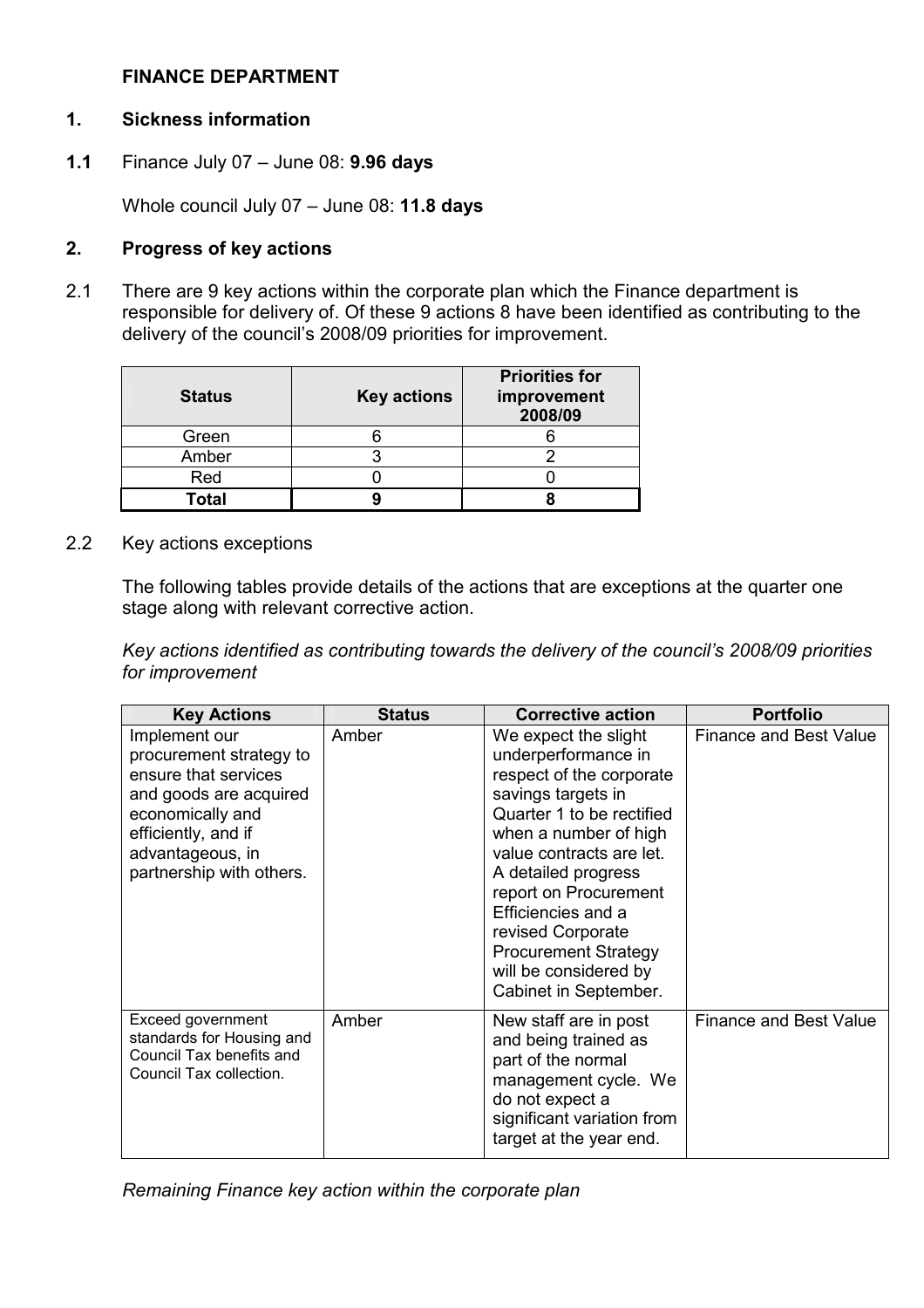| <b>Key Actions</b>              | <b>Status</b> | <b>Corrective action</b>                                                                                                                                                | <b>Portfolio</b>                            |
|---------------------------------|---------------|-------------------------------------------------------------------------------------------------------------------------------------------------------------------------|---------------------------------------------|
| <b>Customer Access Strategy</b> | Amber         | A need for additional staff<br>due to on-going high level<br>demand in the call centre<br>has been identified. This<br>will be/was considered by<br>Cabinet on 23 July. | Community and<br><b>Customer Engagement</b> |

 Green All milestones that should have been met at this point have been met Amber Some non-critical milestones have been missed or there is a danger of non-critical slippage<br>Red

Critical milestones have been missed or there is serious slippage

# 3. Progress of performance indicators

3.1 Direction of travel and target summary

The following tables provide the direction of travel and target summary for Finance

| Direction of Travel Summary |                      |                                                                  |  |  |  |  |  |  |
|-----------------------------|----------------------|------------------------------------------------------------------|--|--|--|--|--|--|
| $%$ Pls                     | No. of<br><b>PIS</b> |                                                                  |  |  |  |  |  |  |
| 16.67%                      | 1                    | Improved by more than 2.5% on previous year's performance        |  |  |  |  |  |  |
| $0.00\%$                    | 0                    | Deteriorated by more than 2.5% on previous year's<br>performance |  |  |  |  |  |  |
| 16.67%                      |                      | Stayed within +/-2.5% of previous year's performance             |  |  |  |  |  |  |
| $0.00\%$                    | 0                    | Awaiting data                                                    |  |  |  |  |  |  |
| 66.67%                      | 4                    | Not applicable                                                   |  |  |  |  |  |  |
| 100.00%                     | 6                    | (Note: percentages rounded to 2 decimal places)                  |  |  |  |  |  |  |

| <b>Target Summary</b> |                      |                                                                        |
|-----------------------|----------------------|------------------------------------------------------------------------|
| $%$ Pls               | No. of<br><b>PIS</b> |                                                                        |
| 16.67%                | 1.                   | Green (within +/-5% of the target)                                     |
| 33.33%                | $\overline{2}$       | Amber (missed or exceeded target by more than 5% but less<br>than 10%) |
| 16.67%                | 1.                   | Red (missed target by more than 10%)                                   |
| 33.33%                | 2 <sup>1</sup>       | Over-performing (more than 10% of the target)                          |
| $0.00\%$              | 0                    | Awaiting data                                                          |
| $0.00\%$              | 0                    | Target not set                                                         |
| $0.00\%$              | 0                    | Not Applicable                                                         |
| 100.00%               | 6                    | (Note: percentages rounded to 2 decimal places)                        |

\*PI cannot be compared with previous year or improvement direction cannot be set.

# 3.2 Performance indicator exceptions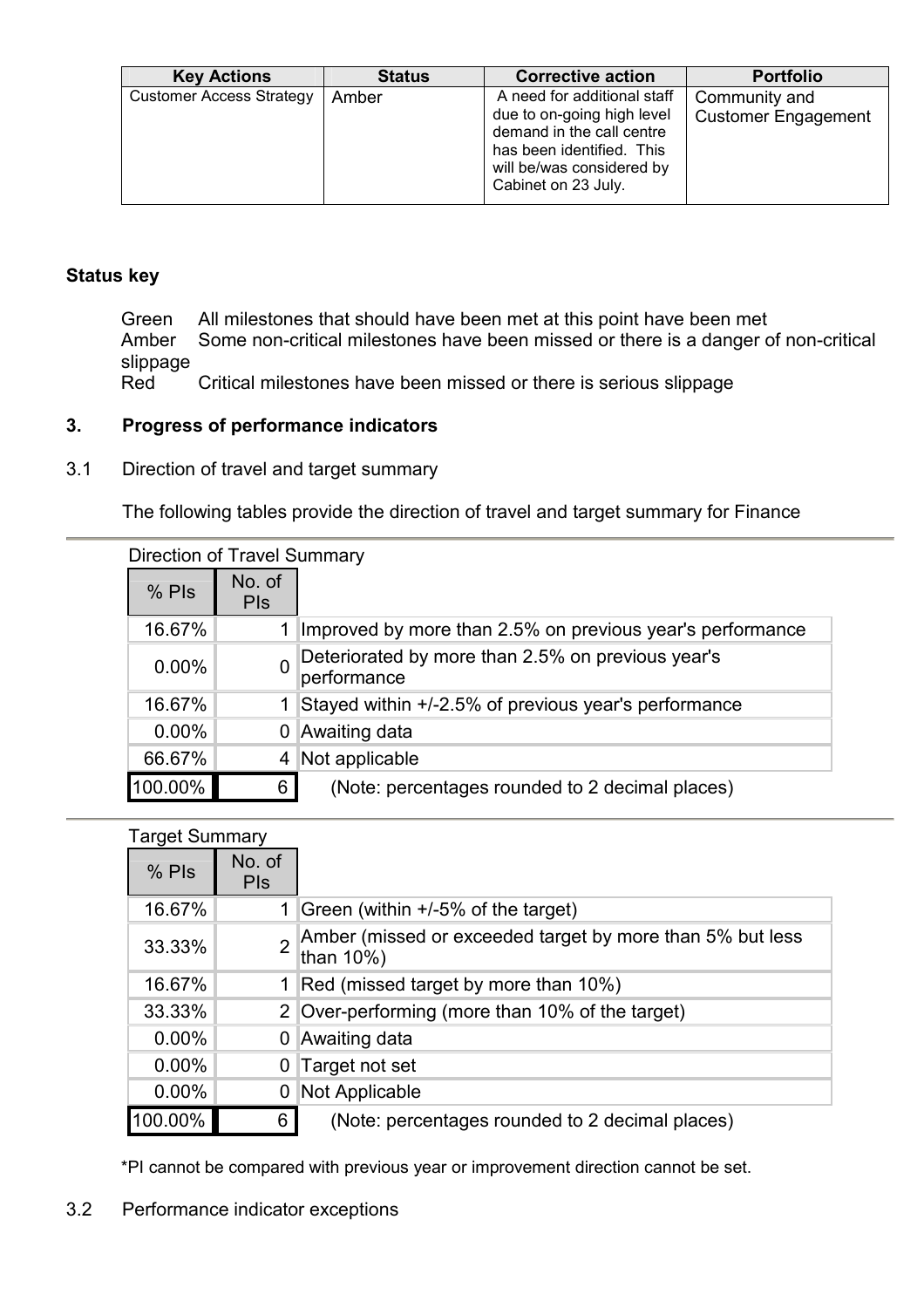Of the 6 indicators that can be reported at the first quarter period for Finance, the following 2 PIs are performance exceptions.

#### Performance indicators identified as contributing to the delivery of the council's 2008/09 priorities for improvement

| PI<br>No.        | <b>Title</b>                                                                                                            | Yr<br><b>End</b><br><b>Target</b> | <b>Yr End</b><br>Forecast | Quarter 1<br><b>Target</b> | <b>Quarter 1</b><br><b>Actual</b> | On Target          | <b>Direction</b><br>of Travel | <b>Corrective Action</b>                                                                                                                                                               |
|------------------|-------------------------------------------------------------------------------------------------------------------------|-----------------------------------|---------------------------|----------------------------|-----------------------------------|--------------------|-------------------------------|----------------------------------------------------------------------------------------------------------------------------------------------------------------------------------------|
| <b>NI</b><br>180 | The number of<br>changes of<br>circumstances<br>which affect<br>customers'<br>HB/CTB<br>entitlement within<br>the year. | 1.08                              | 1.08                      | 0.27                       | 0.44                              | Over<br>Performing | n/a                           | Reflects a higher<br>percentage of changes<br>identified by Wirral than<br>originally anticipated in this<br>new PI. Will be reviewed<br>during year but no service<br>delivery issue. |

Remaining Finance performance indicator within the corporate plan

| PI<br>No.                       | <b>Title</b>                                                  | Yr End  | <b>Yr End</b><br>Target   Forecast | Quarter<br>1 Target | <b>Quarter 1</b><br><b>Actual</b> | On Target          | <b>Direction</b><br>of Travel | <b>Corrective Action</b>                                                                                                                           |
|---------------------------------|---------------------------------------------------------------|---------|------------------------------------|---------------------|-----------------------------------|--------------------|-------------------------------|----------------------------------------------------------------------------------------------------------------------------------------------------|
| <b>LOC</b><br>AL<br>2063        | Percentage of<br>calls handled<br>through the Call<br>Centre. | 95%     | 90%                                | 95%                 | 84%                               | Red                |                               | Additional staff being<br>recruited to ensure target<br>reached.                                                                                   |
| <b>LOC</b><br><b>AL</b><br>2069 | Number of visits to<br>the Council's<br>website               | $6.0\%$ | $6.0\%$                            | 1.5%                | 5.9%                              | Over<br>Performing | In/a                          | Reflects a higher level of<br>web activity than had been<br>initially projected which is<br>good news - it presents no<br>service delivery issues. |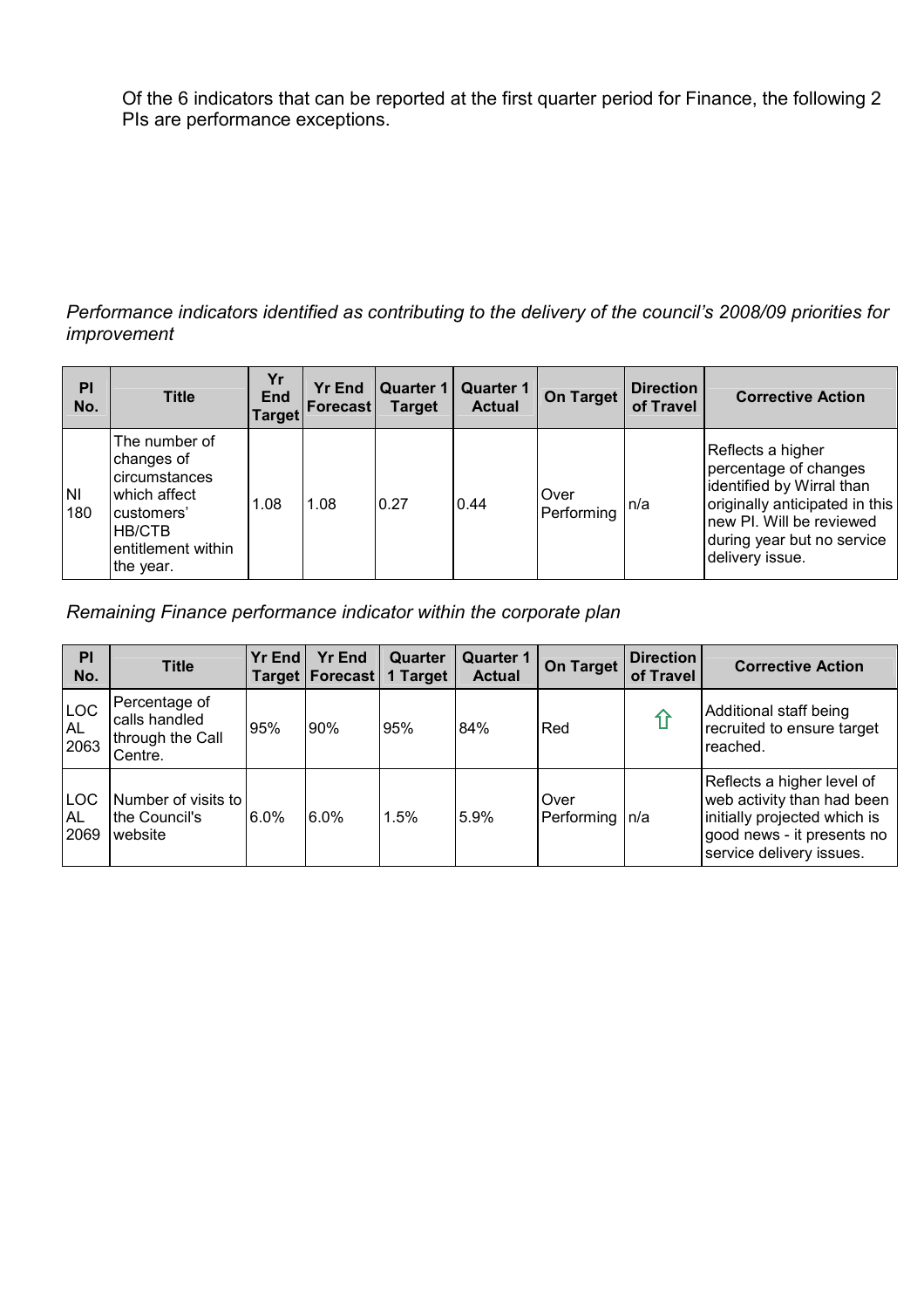#### REGENERATION DEPARTMENT

#### 1. Sickness information

1.1 Regeneration July 07 – June 08: 11.61 days

Whole council July 07 - June 08: 11.8 days

#### 2. Progress of key actions against the authority's aims for 2008-2013

2.1 There are 8 key actions within the corporate plan which the Regeneration department is responsible for delivery of.

| <b>Status</b> | <b>Key actions</b> | <b>Priorities for</b><br>improvement<br>2008/09 |
|---------------|--------------------|-------------------------------------------------|
| Green         |                    |                                                 |
| Amber         |                    |                                                 |
| Red           |                    |                                                 |
| Total         |                    |                                                 |

2.2 Key actions exceptions

The following table provides details of the actions that are exceptions at the quarter one stage along with relevant corrective action.

| <b>Key Actions</b>        | <b>Status</b> | <b>Corrective action</b>                    | <b>Portfolio</b>        |
|---------------------------|---------------|---------------------------------------------|-------------------------|
| <b>Strategic Leisure</b>  | Amber         | Policy issues to be                         | Culture, Tourism and    |
| <b>Review</b>             |               | finally determined with                     | Leisure                 |
|                           |               | <b>Cabinet Member</b>                       |                         |
| <b>Affordable Housing</b> | Amber         | An initial draft has been                   | Housing and             |
| Strategy                  |               | completed however                           | <b>Community Safety</b> |
|                           |               | there is further work and                   |                         |
|                           |               | consultation required                       |                         |
|                           |               | with other teams such                       |                         |
|                           |               | as Streetscene and                          |                         |
|                           |               | Borough Solicitors to                       |                         |
|                           |               | fully complete. This                        |                         |
|                           |               | strategy will link in with                  |                         |
|                           |               | new LAA targets                             |                         |
|                           |               | recently agreed                             |                         |
| Crime and disorder        | Amber         | NI 15. 18% (6 incidents)                    | Housing and             |
| reduction strategy        |               | above target the first<br>quarter was badly | <b>Community Safety</b> |
|                           |               | affected by performance                     |                         |
|                           |               | in April and May. There                     |                         |
|                           |               | were no repeat                              |                         |
|                           |               | addresses repeat                            |                         |
|                           |               | offenders or hotspots for                   |                         |
|                           |               | serious violence. All                       |                         |
|                           |               | offenders were male                         |                         |
|                           |               | with the core age group                     |                         |
|                           |               | being $18 - 25$ year olds.                  |                         |
|                           |               | PI 4269. Currently                          |                         |
|                           |               | operating at 26% above                      |                         |
|                           |               | target the problem is                       |                         |
|                           |               | being caused by a rise                      |                         |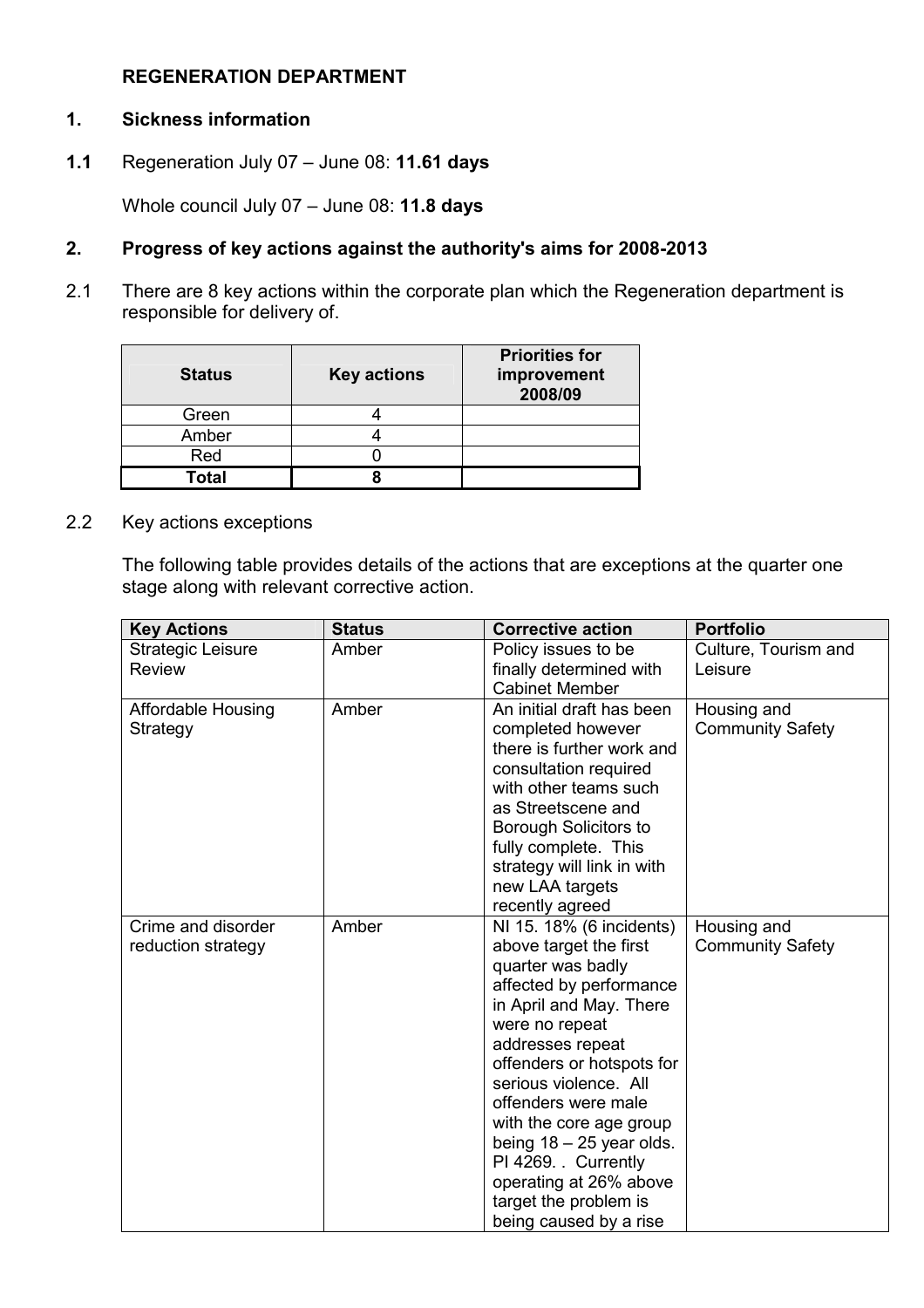| <b>Key Actions</b>    | <b>Status</b> | <b>Corrective action</b>       | <b>Portfolio</b>     |
|-----------------------|---------------|--------------------------------|----------------------|
|                       |               | in complaints regarding        |                      |
|                       |               | youths on motor cycles.        |                      |
|                       |               | The matter is being            |                      |
|                       |               | addressed at the Anti          |                      |
|                       |               | Social Behaviour               |                      |
|                       |               | Governance Group               |                      |
|                       |               | which meets monthly.           |                      |
|                       |               | <b>Additionally Safe Space</b> |                      |
|                       |               | which is a multi agency        |                      |
|                       |               | summer holiday focus           |                      |
|                       |               | upon anti social               |                      |
|                       |               | behaviour in parks will        |                      |
|                       |               | pay particular attention       |                      |
|                       |               | to the problem which           |                      |
|                       |               | has a hot spot within          |                      |
|                       |               | one of the primary parks       |                      |
|                       |               | being focussed upon            |                      |
|                       |               | during Safe Space. The         |                      |
|                       |               | problem is also high in        |                      |
|                       |               | the Bebbington area            |                      |
|                       |               | and a problem solving          |                      |
|                       |               | group for Bebbington           |                      |
|                       |               | has been arranged to           |                      |
|                       |               | consider this analysis         |                      |
|                       |               | and agree actions.             |                      |
|                       |               | A 6-week campaign will         |                      |
|                       |               | see PCSO's distributing        |                      |
|                       |               | posters and leaflets in        |                      |
|                       |               | key public buildings           |                      |
|                       |               | including; schools,            |                      |
|                       |               | libraries, supermarkets        |                      |
|                       |               | etc. advising on the           |                      |
|                       |               | impact of illegal use of       |                      |
|                       |               | motor cycles and the           |                      |
|                       |               | enforcement action that        |                      |
|                       |               | will be taken. NI 33a          |                      |
|                       |               | The target regarding           |                      |
|                       |               | deliberate primary fires       |                      |
|                       |               | was set at 72 and the          |                      |
|                       |               | number recorded in the         |                      |
|                       |               | first quarter was 106.         |                      |
|                       |               | The numbers have               |                      |
|                       |               | steadily increased since       |                      |
|                       |               | the start of the year with     |                      |
|                       |               | the worst month being          |                      |
|                       |               | June when against a            |                      |
|                       |               | monthly target of 25           |                      |
|                       |               | fires a total of 55 were       |                      |
|                       |               | recorded. Primary fires        |                      |
|                       |               | include vehicle and            |                      |
|                       |               | property fires. Property       |                      |
|                       |               | includes outdoor non-          |                      |
|                       |               | dwelling structures and        |                      |
|                       |               | there has been an              |                      |
|                       |               | increase in this type of       |                      |
|                       |               | fire which is anti social      |                      |
|                       |               | behaviour related              |                      |
| Develop and implement | Amber         | Brief for consultants to       | Culture, Tourism and |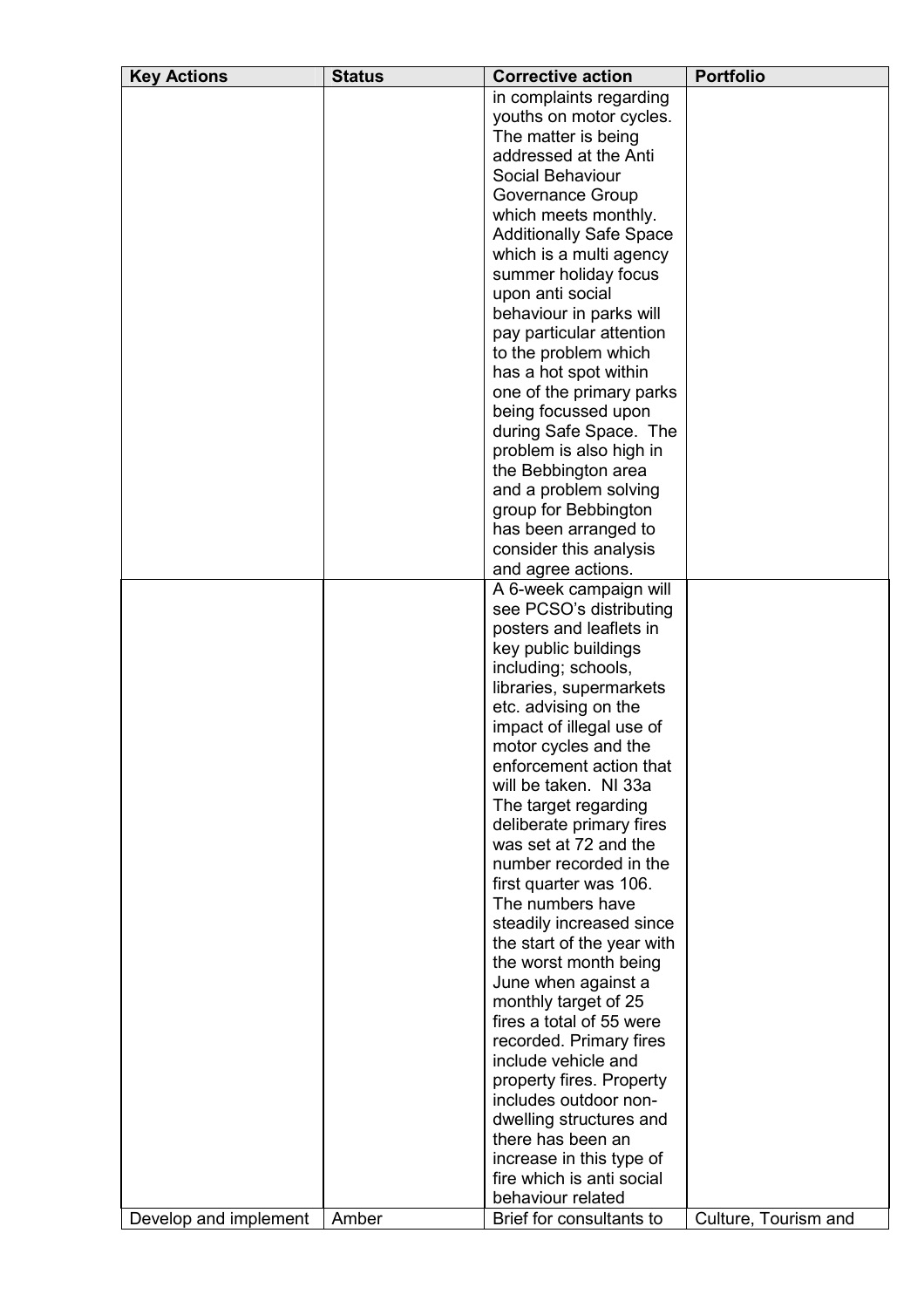| <b>Key Actions</b> | <b>Status</b> | <b>Corrective action</b> | <b>Portfolio</b> |
|--------------------|---------------|--------------------------|------------------|
| heritage strategy  |               | be ready by end of       | Leisure          |
|                    |               | August                   |                  |

Green All milestones that should have been met at this point have been met<br>Amber Some non-critical milestones have been missed or there is a danger of Amber Some non-critical milestones have been missed or there is a danger of non-critical slippage<br>Red Critical milestones have been missed or there is serious slippage Critical milestones have been missed or there is serious slippage

#### 3. Progress of performance indicators

#### 3.1 Direction of travel and target summary

The following tables provide the direction of travel and target summary for Regeneration

| $%$ Pls  | No. of<br><b>PIs</b> |                                                                  |
|----------|----------------------|------------------------------------------------------------------|
| 33.33%   | $\overline{2}$       | Improved by more than 2.5% on previous year's performance        |
| 16.67%   |                      | Deteriorated by more than 2.5% on previous year's<br>performance |
| $0.00\%$ | 0                    | Stayed within +/-2.5% of previous year's performance             |
| $0.00\%$ | 0                    | Awaiting data                                                    |
| 50.00%   | 3                    | Not applicable                                                   |
| 100.00%  | 6                    | (Note: percentages rounded to 2 decimal places)                  |

#### Direction of Travel Summary

#### Target Summary

| $%$ Pls  | No. of<br><b>PIs</b> |                                                                        |
|----------|----------------------|------------------------------------------------------------------------|
| 16.67%   |                      | Green (within +/-5% of the target)                                     |
| $0.00\%$ | <sup>0</sup>         | Amber (missed or exceeded target by more than 5% but less<br>than 10%) |
| 33.33%   | 2 <sup>1</sup>       | Red (missed target by more than 10%)                                   |
| 50.00%   | 3 <sup>1</sup>       | Over-performing (more than 10% of the target)                          |
| $0.00\%$ | 0                    | Awaiting data                                                          |
| $0.00\%$ |                      | 0 Target not set                                                       |
| $0.00\%$ | 0                    | Not Applicable                                                         |
| 100.00%  | 6                    | (Note: percentages rounded to 2 decimal places)                        |

\*PI cannot be compared with previous year or improvement direction cannot be set.

#### 3.2 Performance indicator exceptions

Of the 6 indicators that can be reported at the first quarter period for Regeneration, the following 5 PIs are performance exceptions.

| PI<br>No.        | <b>Title</b>                      |                 | Target Forecast Target |      | <b>Actual</b> | <b>The Tena Privation Privation of Privation Privation Privation Privation Privation Privation Privation Privation Privation Privation Privation Privation Privation Privation Privation Privation Privation Privation Privation</b> | Direction<br>of Travel | <b>Corrective Action</b>                            |
|------------------|-----------------------------------|-----------------|------------------------|------|---------------|--------------------------------------------------------------------------------------------------------------------------------------------------------------------------------------------------------------------------------------|------------------------|-----------------------------------------------------|
| <b>NI</b><br> 15 | Number of most<br>serious violent | 10.37<br>(Lower | 0.44                   | 0.09 | 0.11          | Red                                                                                                                                                                                                                                  | n/a                    | 18% (6 incidents) above<br>target the first quarter |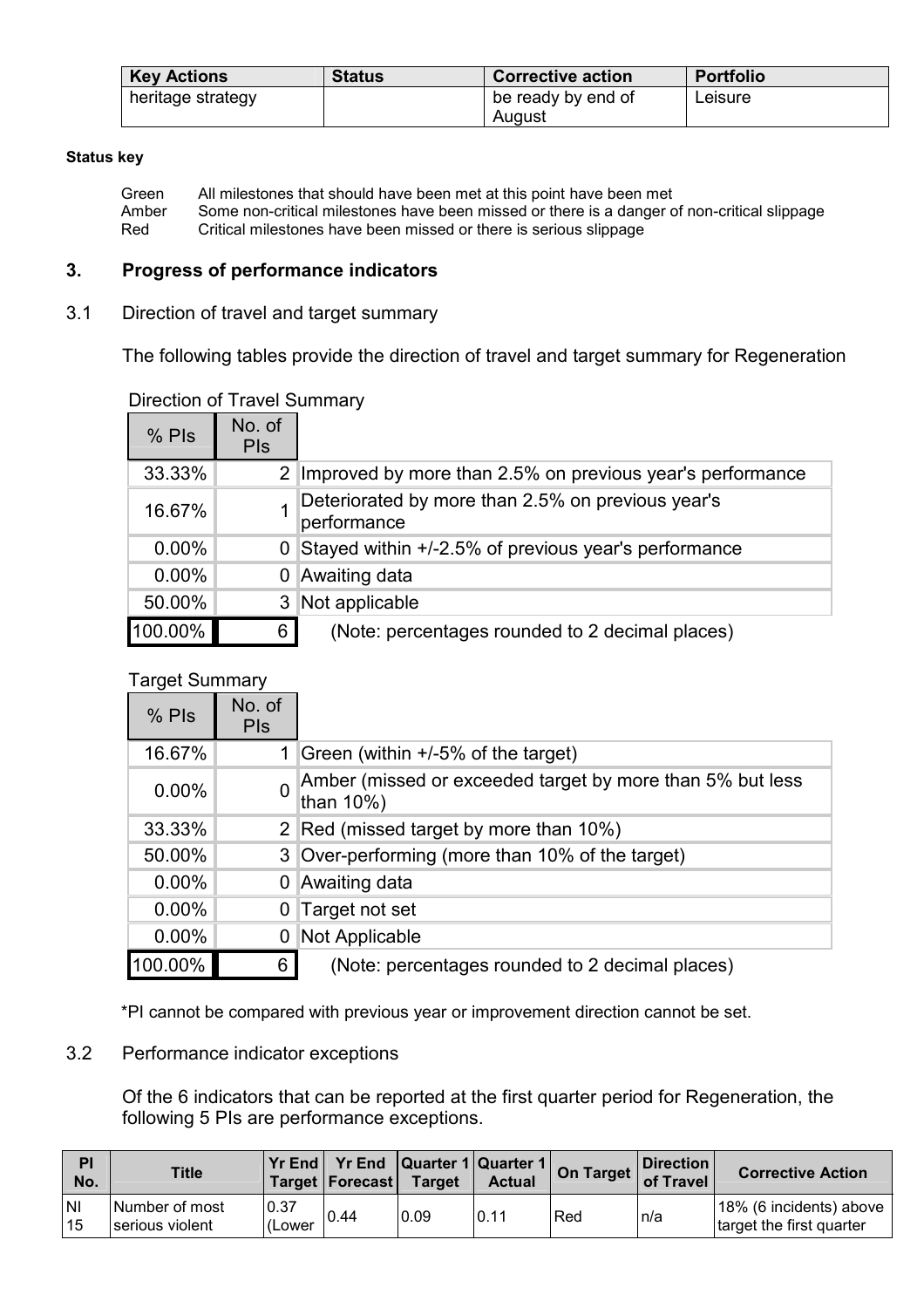| PI<br>No.                | <b>Title</b>                                                                                                                                                                                                     | <b>Yr End</b><br><b>Target</b>   | <b>Yr End</b><br>Forecast | Quarter 1 Quarter 1<br><b>Target</b> | <b>Actual</b> | <b>On Target</b>   | <b>Direction</b><br>of Travel | <b>Corrective Action</b>                                                                                                                                                                                                                                                                                                                                                                                              |
|--------------------------|------------------------------------------------------------------------------------------------------------------------------------------------------------------------------------------------------------------|----------------------------------|---------------------------|--------------------------------------|---------------|--------------------|-------------------------------|-----------------------------------------------------------------------------------------------------------------------------------------------------------------------------------------------------------------------------------------------------------------------------------------------------------------------------------------------------------------------------------------------------------------------|
|                          | crimes (PSA 23:<br>Priority Action 1) per<br>1000 population                                                                                                                                                     | is<br>Better)                    |                           |                                      |               |                    |                               | was badly affected by<br>performance in April and<br>May. There were no<br>repeat addresses repeat<br>offenders or hotspots for<br>serious violence. All<br>offenders were male<br>with the core age group<br>being $18 - 25$ year olds.                                                                                                                                                                              |
| <b>NI</b><br>20          | <b>Number of "Assaults</b><br>with less serious<br>injury" (including<br>racially and<br>religiously<br>aggravated) offences is<br>per 1,000 population<br>as a proxy for<br>alcohol related<br>violent offences | 5.48<br>(Lower<br>Better)        | 5.28                      | 1.52                                 | 1.32          | Over<br>Performing | n/a                           | This is being measured<br>in 2008/09 by use of a<br>[proxy indicator. Police<br>systems which generate<br>the data to monitor this<br>target are as yet unable<br>to distinguish between<br>and element of violence<br>which because of<br>APACS counting rules<br>and definitions falls into<br>both NI 15 and NI 20.<br>This target corresponds<br>with that contained<br>within Merseyside Police<br>Policing Plan |
| ΝI<br>156                | Number of homeless<br>households living in<br>Temporary<br>Accommodation                                                                                                                                         | 18<br>(Lower<br>is<br>Better)    | 15                        | 22                                   | 15            | Over<br>Performing | n/a                           | Improvement exceeds<br>expectations. Homeless<br>prevention work and<br>concerted effort to move<br>people on is paying<br>dividends but action will<br>continue to ensure<br>improvement is<br>sustained.                                                                                                                                                                                                            |
| LOC<br><b>AL</b><br>4049 | Total number of<br>homes acquired,<br>demolished,<br>refurbished or built<br>as a result of HMRI<br>investment                                                                                                   | 950                              | 950                       | 175                                  | 96            | Red                | ⇩                             | Group Repair<br>improvements will all be<br>reported in Q2 and Q3.<br>Targeted marketing to<br>increase Energy<br>efficiency outputs.                                                                                                                                                                                                                                                                                 |
| LOC<br>AL<br>4206        | Number of reported<br>incidents of anti-<br>social behaviour                                                                                                                                                     | 17917<br>(Lower<br>is<br>Better) | 17532                     | 5024                                 | 4383          | Over<br>Performing | ⇧                             | This target is the subject<br>of a monthly meeting<br>focussed upon areas<br>suffering the highest<br>levels of anti social<br>behaviour. This is an<br>action focussed meeting<br>and attended by a<br>number of different<br>agencies on Wirral.                                                                                                                                                                    |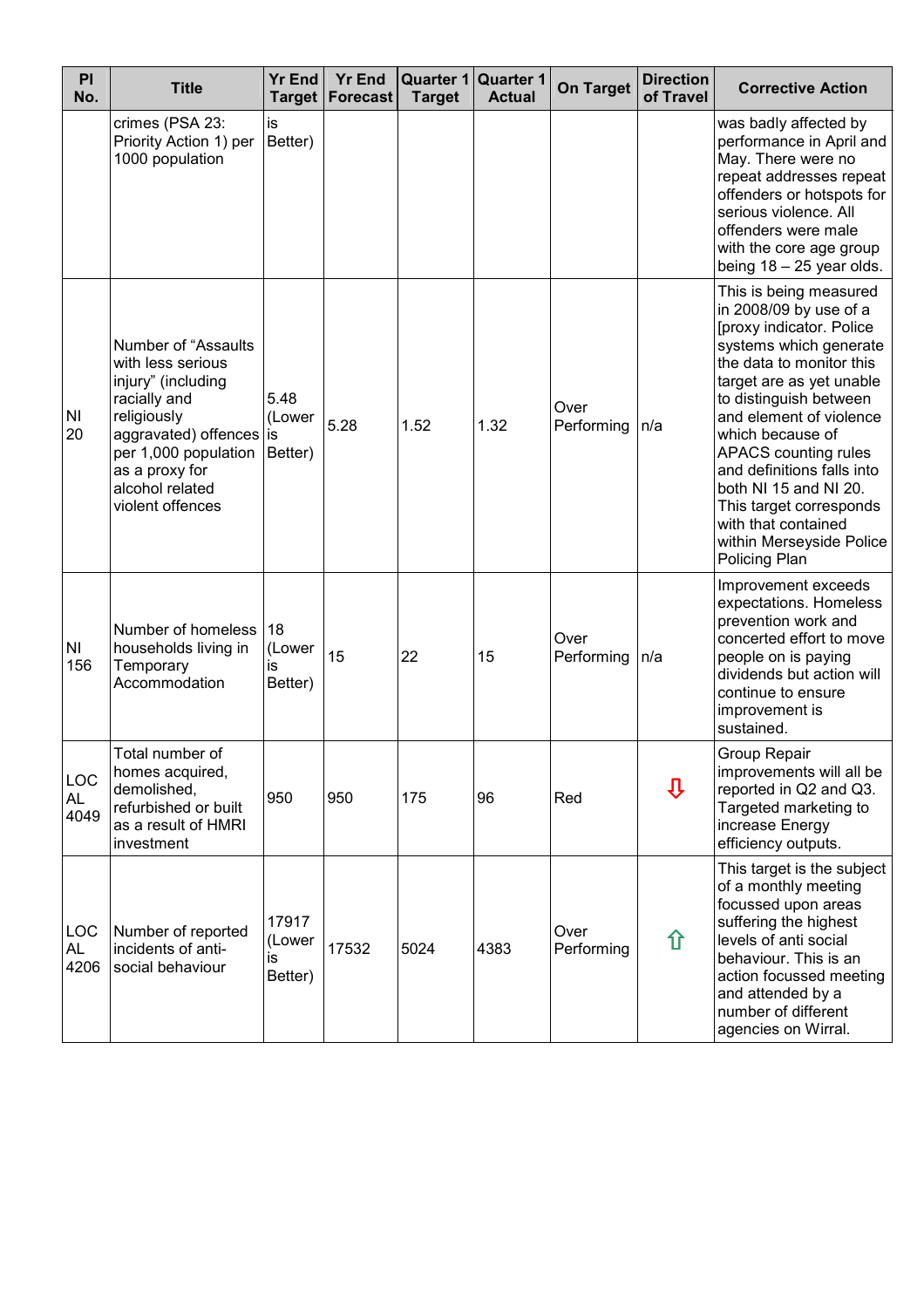# TECHNICAL SERVICES DEPARTMENT

## 1. Sickness information

1.1 Technical services July 07 – June 08: 9.31 days

Whole council July 07 - June 08: 11.8 days

## 2. Progress of key actions

2.1 There are 12 key actions within the corporate plan which the Technical Services department is responsible for delivery of. Of these 12 actions 10 have been identified as contributing to the delivery of the council's 2008/09 priorities for improvement.

| <b>Status</b> | <b>Key actions</b> | <b>Priorities for</b><br>improvement<br>2008/09 |
|---------------|--------------------|-------------------------------------------------|
| Green         |                    |                                                 |
| Amber         |                    |                                                 |
| Red           |                    |                                                 |
| Total         | 19                 | 10                                              |

2.2 Key actions exceptions

The following table provides details of the actions that are exceptions at the quarter one stage along with relevant corrective action.

| <b>Key Projects</b>                                                                    | <b>Status</b> | Corrective action                                                                                          | Portfolio                                    |
|----------------------------------------------------------------------------------------|---------------|------------------------------------------------------------------------------------------------------------|----------------------------------------------|
| Improve environmental<br>quality across the<br>Borough through<br>improved operational | Amber         | In an effort to further<br>improve the standard of<br>street cleansing, Biffa's<br>proposals to review the | Streetscene and<br><b>Transport Services</b> |
| performance of the<br>strategic contract                                               |               | method of working have<br>now been accepted.<br>Implementation is due<br>end July/beginning of<br>August   |                                              |

#### Status key

Green All milestones that should have been met at this point have been met

 Amber Some non-critical milestones have been missed or there is a danger of non-critical slippage

Red Critical milestones have been missed or there is serious slippage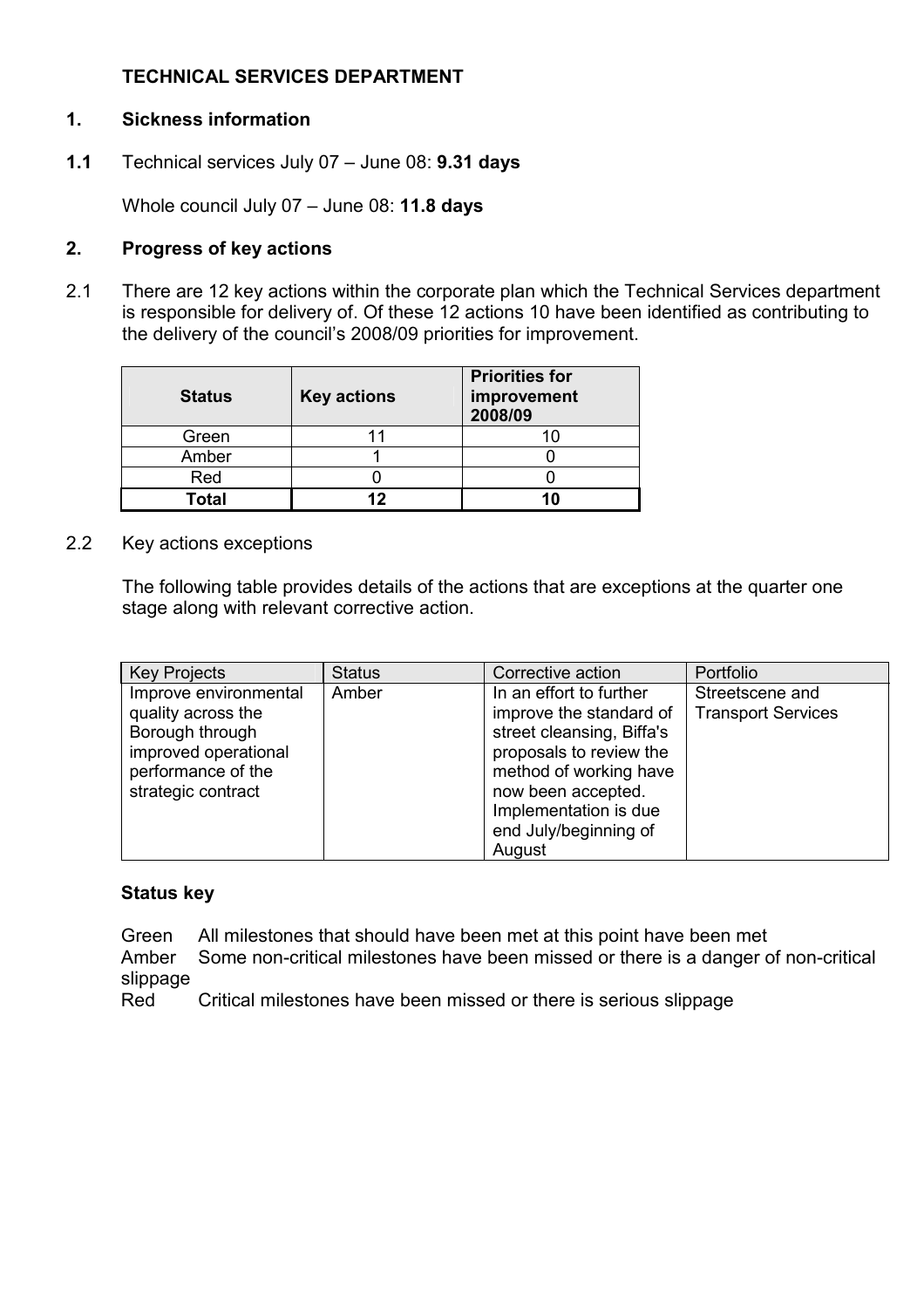# 3. Progress of performance indicators

3.1 Direction of travel and target summary

 The following tables provide the direction of travel and target summary for Technical Services.

| $%$ Pls  | No. of<br><b>PIS</b> |                                                                  |
|----------|----------------------|------------------------------------------------------------------|
| 22.22%   | 2 <sup>1</sup>       | Improved by more than 2.5% on previous year's performance        |
| 11.11%   |                      | Deteriorated by more than 2.5% on previous year's<br>performance |
| 22.22%   | 2 <sup>1</sup>       | Stayed within +/-2.5% of previous year's performance             |
| $0.00\%$ | 0                    | Awaiting data                                                    |
| 44.44%   | 4                    | Not applicable                                                   |
| 100.00%  | 9                    | (Note: percentages rounded to 2 decimal places)                  |

# Direction of Travel Summary

| <b>Target Summary</b> |                           |                                                                        |
|-----------------------|---------------------------|------------------------------------------------------------------------|
| $%$ Pls               | No. of<br><b>PIS</b>      |                                                                        |
| 22.22%                |                           | 2 Green (within +/-5% of the target)                                   |
| 11.11%                |                           | Amber (missed or exceeded target by more than 5% but less<br>than 10%) |
| 11.11%                |                           | Red (missed target by more than 10%)                                   |
| 33.33%                | 3 <sup>1</sup>            | Over-performing (more than 10% of the target)                          |
| $0.00\%$              |                           | Awaiting data                                                          |
| $0.00\%$              |                           | 0 Target not set                                                       |
| 22.22%                | $\mathbf{2}^{\mathsf{I}}$ | Not Applicable*                                                        |
| 100.00%               | 9                         | (Note: percentages rounded to 2 decimal places)                        |

\*PI cannot be compared with previous year or improvement direction cannot be set.

3.2 Performance indicator exceptions

Of the 9 indicators that can be reported at the first quarter period for Technical Services, the following 8 PIs are performance exceptions.

Performance indicators identified as contributing to the delivery of the council's 2008/09 priorities for improvement

| PI No.           | <b>Title</b>                                                                       | Yr<br><b>End</b><br><b>Target</b> | <b>Yr End</b><br><b>Forecast</b> | <b>Target</b> | Quarter 1   Quarter 1<br><b>Actual</b> | On Target                 | <b>Direction</b><br>of Travel | <b>Corrective Action</b>                                                                                                                 |
|------------------|------------------------------------------------------------------------------------|-----------------------------------|----------------------------------|---------------|----------------------------------------|---------------------------|-------------------------------|------------------------------------------------------------------------------------------------------------------------------------------|
| <b>NI</b><br>192 | Percentage of<br>household waste<br>sent for reuse,<br>recycling and<br>composting | 34%                               | 34%                              | 33%           | 39.57%                                 | <b>Over</b><br>Performing | n/a                           | Target has been<br>exceeded due to<br>unusually high tonnage<br>of garden waste in May,<br>credited to favourable<br>weather conditions. |